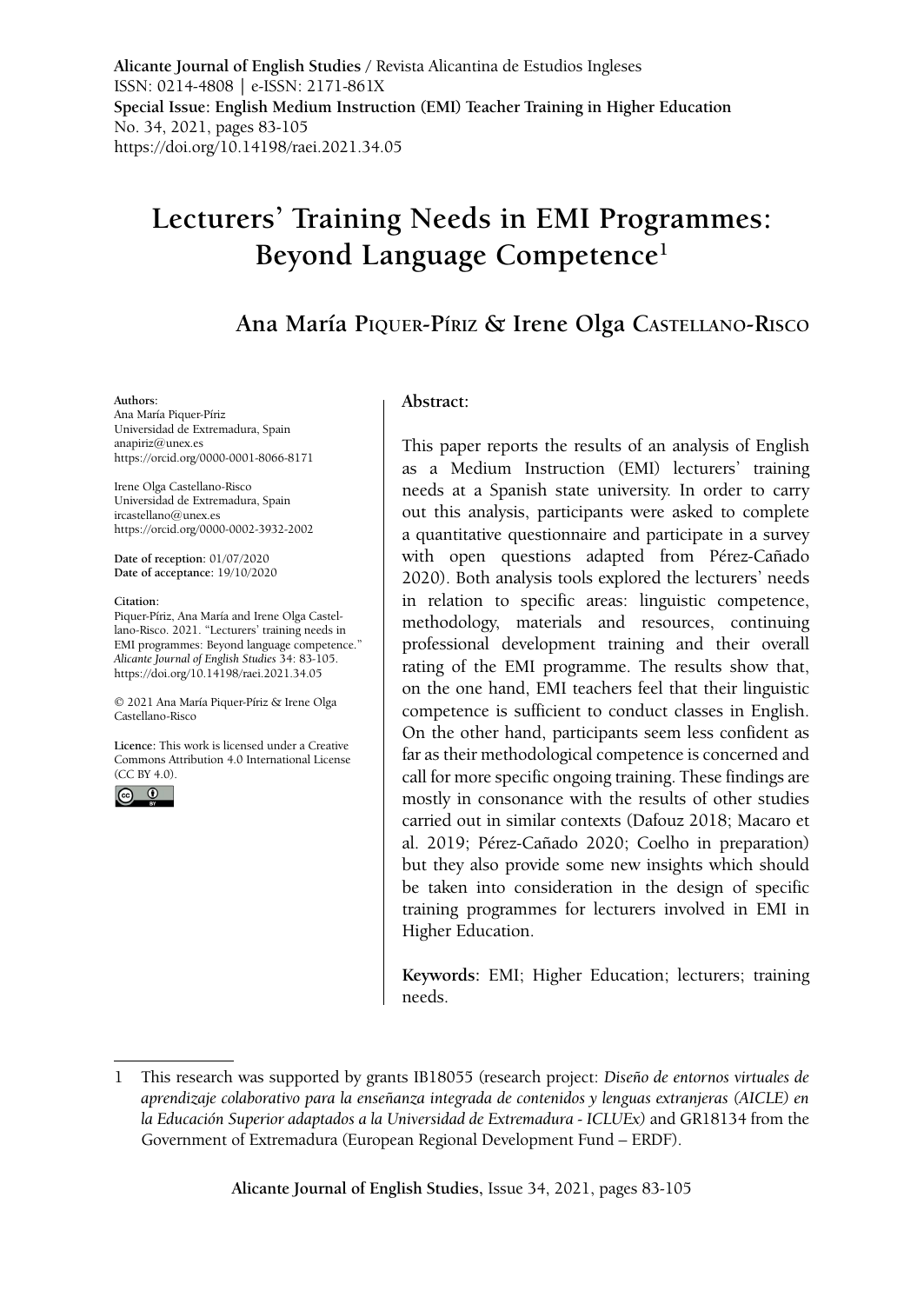#### **1. Introduction and Literature Review**

In recent decades, there has been a rising concern about the internationalisation of European Higher Education Institutions (HEIs). As part of the process of adaptation to the European Higher Education Area (EHEA), internationalisation programmes have become widespread across the continent, resulting in two main lines of development: internationalisation abroad and internationalisation at home (Beelen and Jones 2015). The former refers to "all forms of education across borders" (Beelen and Jones 2015, 61), whereas the latter consists of a series of practices devoted to carrying out activities that help students develop international understanding and intercultural skills while at universities in their home country (Beelen and Jones 2015; Knight, 2005). Beelen and Jones (2015, 69) defined internationalisation at home as "the purposeful integration of international and intercultural dimensions into the formal and informal curriculum for all students within domestic learning environments". This form of internationalisation is being used more and more in HEIs, which, among other practices, are using English as a Medium of Instruction (EMI). European universities are adopting policies to enhance their international profile and to attract students from other nationalities and, as a consequence, they resort to English as the language of communication in the class (Macaro et al. 2019).

The EMI approach advocates the use of English to teach disciplinary subjects, a trend that has had an unprecedented, significant rise over the last 20 years, with the number of EMI programmes implemented at European universities growing by 239% within a period of 7 years (2007-2014) according to Wächter and Maiworm (2014). However, as these authors pointed out in their report, this increase has not been homogeneous across countries, clearly reflected in the far higher number of EMI programmes in Northern European countries (60.6% and 44.5% of Universities in Nordic and West Central European countries, respectively) than countries in South Western Europe (17%).

Interest in EMI has also been shown in an increasing number of publications devoted to this phenomenon in recent years (Aguilar and Rodríguez 2012; Dafouz 2018; Dafouz and Smit 2020; Escobar Urmeneta and Arnau Sabatés 2018; Fortanet 2013; Macaro 2018; Macaro et al. 2019; Morgado and Coelho 2013; Morell 2020; Pérez-Cañado 2018; Ruiz de Zarobe and Lyster 2018 or Wilkinson 2018, among others). As will be seen in more detail below, all these publications have something in common: they acknowledge the importance of the needs of EMI lecturers beyond their language competence, and it is these needs which is the main focus of this article.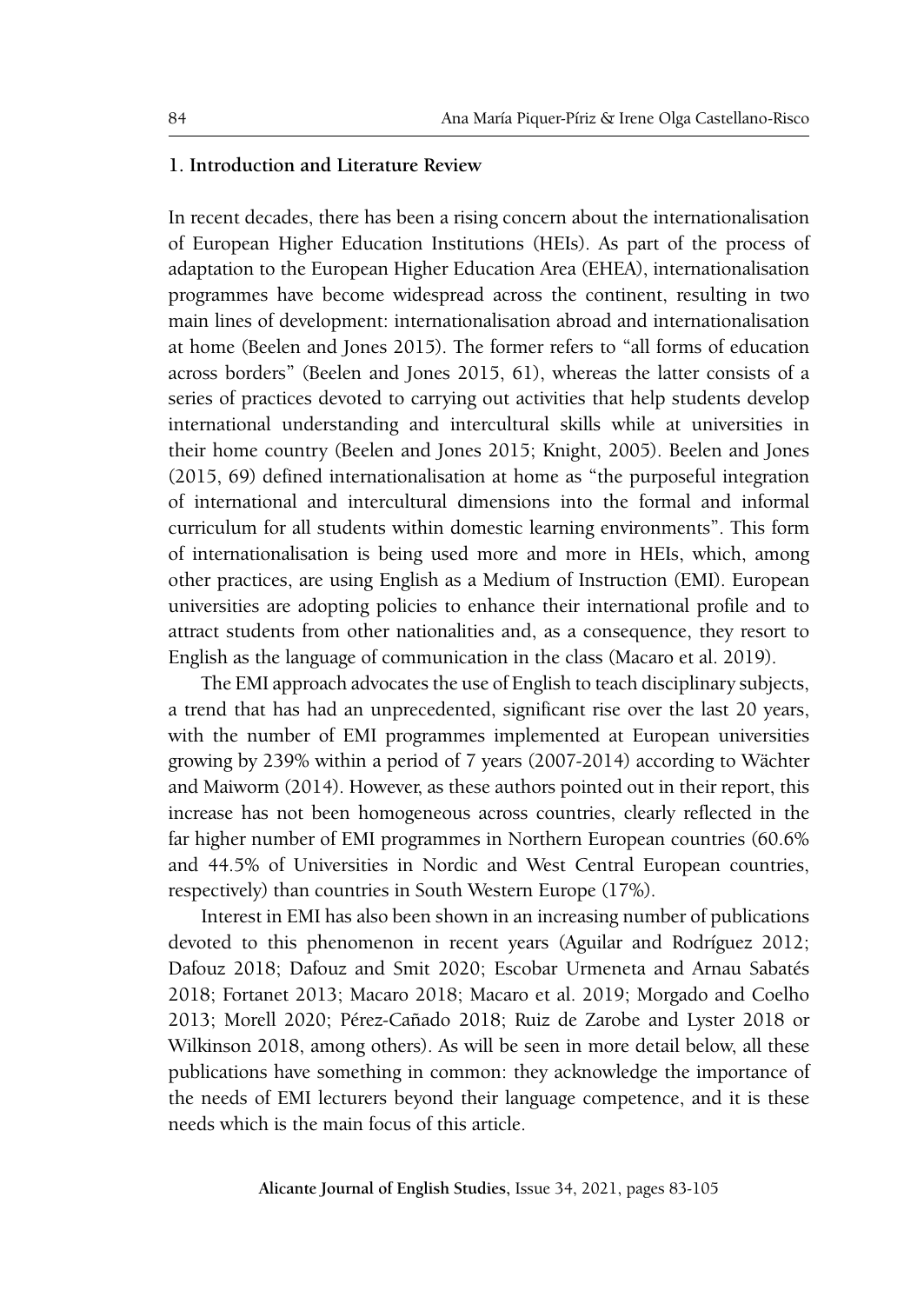In Higher Education contexts, the teaching of content subjects through a second language has very often been equated to the use of English as the vehicular language for instruction. Pecorari and Malmström (2018) define the main features of EMI programmes emphasising the following: 1) for most participants in this type of setting, English is a second language (L2), 2) English is the language used for instructional purposes, 3) English itself is usually not a subject being taught and 4) language development is not a primary intended outcome. Macaro et al. attribute the prominent role of English, rather than other second languages, at universities to "the status of English as a *lingua franca* in a more global world, heightened institutional competition, internationalization at home [...] and faculty requirements to publish in highly ranked English-medium journals" (2019, 105).

However, it is important to bear in mind that similar educational experiences have also been implemented at other educational stages (predominantly secondary education but also at primary and even pre-primary, to some extent, in some countries, e.g., Spain) with a more multilingual conception, and also a more balanced focus on both content and language. Bilingual educational practices, under the umbrella of Content and Language Integrated Learning (CLIL), have grown exponentially across Europe in the past three decades (Eurydice report 2006; Pérez-Cañado 2012). In many contexts, instructed bilingual education originated earlier in these lower educational levels, and reached HEIs at a later stage. In primary and secondary contexts, though, the movement mostly grew from a great concern for the development of students' foreign language abilities. Although content is vital—CLIL is defined as a dual-focused approach (Coyle et al. 2010; Mehisto et al. 2008)—language is always a fundamental learning outcome, too. In contrast, in Higher Education settings, content seems to have maintained the predominant role.

However, in recent years, there has been a tendency to extrapolate some of the main postulates of CLIL to Higher Education. The term ICLHE (Integrating Content and Language in Higher Education) has been specifically coined for Higher Education (Wilkinson 2018), with its equivalent in Spanish being ICLES (*Integración de Contenido y Lengua en la Educación Superior*) (Escobar Urmeneta and Arnau Sabatés 2018). Morgado and Coelho (2013) summarise the main similarities and differences between EMI and CLIL at this educational level concluding that, although in EMI contexts, content lecturers may use strategies such as simplifying, classifying or translating to help their learners understand the disciplinary contents, content is always their main focus. Within a CLIL perspective, language is a learning objective in itself, and lecturers are sensitive to synergies between languages (both the L1 and L2) in the construction of new meanings. Within an EMI approach, the L2 is mostly viewed as a communication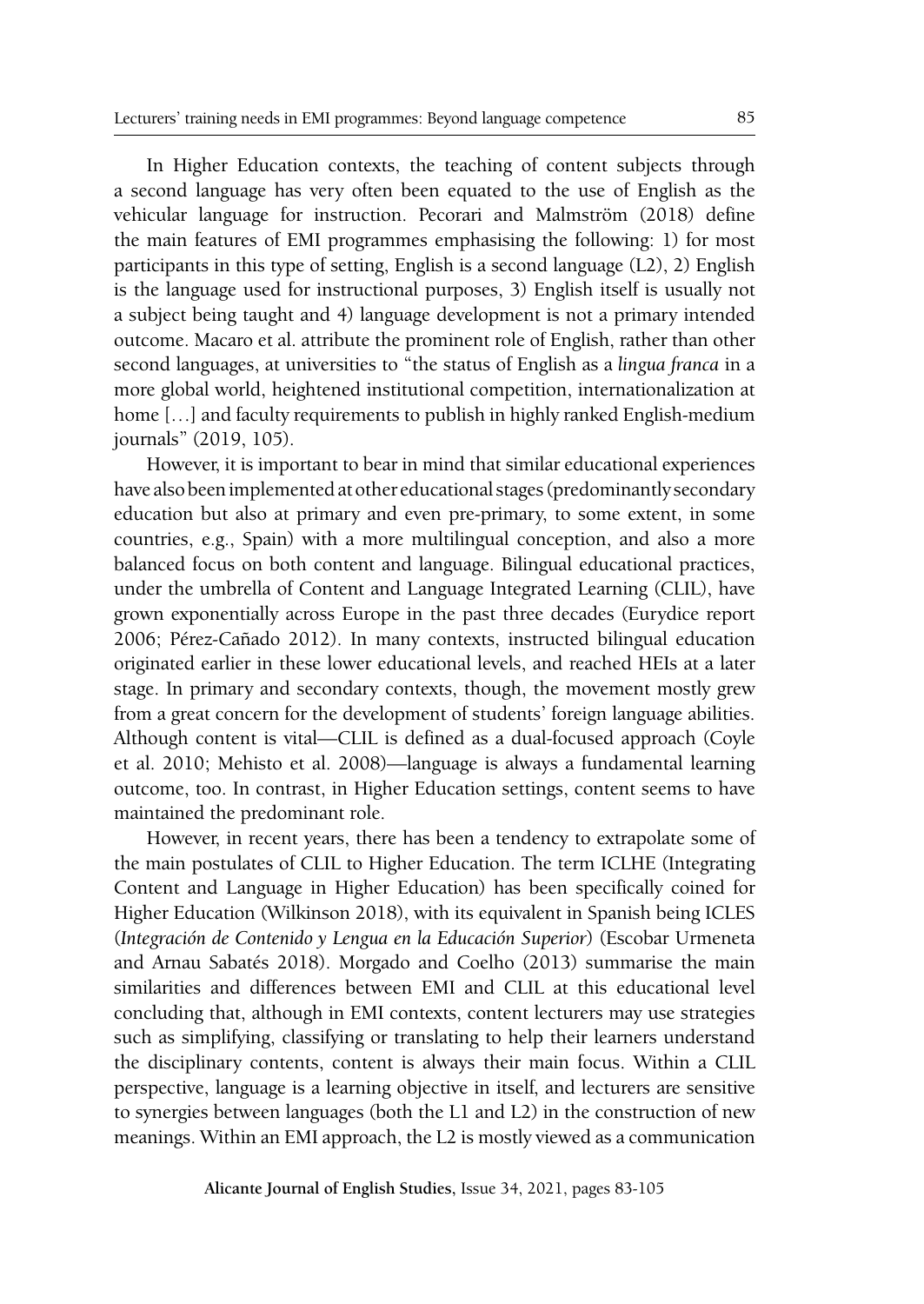tool that the subject discipline lecturer neither plans for nor assesses and, although there may be some incidental L2 learning involved, lecturers do not usually make direct reference to it in any way.

Recently, Dafouz and Smit (2016, 2020) have coined the term EME (English-Medium Education) and EMEMUS (English-Medium Education in Multilingual University Settings). They argue that the latter concept is: 1) conceptually wider than previous accounts and more inclusive, comprising various research and pedagogical approaches, 2) it pays the same level of attention to both 'instruction' and 'learning', 3) it establishes a broader sociolinguistic multilingual context which includes languages other than English and 4) it is restricted to Higher Education levels with its specific features.

Some authors have also argued for the 'clil-ization' of EMI programmes at universities both from a theoretical perspective (Alejo-González 2018; Pérez-Cañado 2020) and within a more applied, practical approach (Morgado et al. 2015; Morgado et al. 2020).

Any process is, primarily, promoted by its main stakeholders and, in educational contexts, teachers always have a key role. In the case of EMI lecturers, the research literature has identified two main areas of concern in relation to their needs: their L2 proficiency level (Macaro et al. 2018; O'Dowd 2018) and their methodological training, comprising aspects such as classroom management in an L2, materials development, assessment and even awareness of the theoretical underpinnings of bilingual education (Dafouz 2018; Pérez-Cañado 2018).

In his survey of teacher training for EMI, O'Dowd (2018) notes that the current training for lecturers in European universities is largely focused on language development, and that methodological training, and especially 'bilingual education methodology', is relatively scarce. Dafouz (2018) goes a step forward in the analysis of EMI lecturers' needs and discusses the importance of refocusing their perceptions on identity and ideology. She argues that the process of teaching and learning an L2 is a complex social practise not only restricted to exchanging information but also related to who the participants are and how they relate to the world. In this sense, it is important to value lecturers' (and also students') linguistic background (both English and their L1) and encourage them to use both codes to provide students with disciplinary literacy in both languages so that they become competent professionals in both local and international contexts.

In our view, in order to aid EMI lecturers in the complex task of teaching their subjects in English, the first step would be to analyse their self-perceived needs and that is the main aim of the study reported in this paper. Pérez-Cañado's (2018) set up a framework with the core competences for a CLIL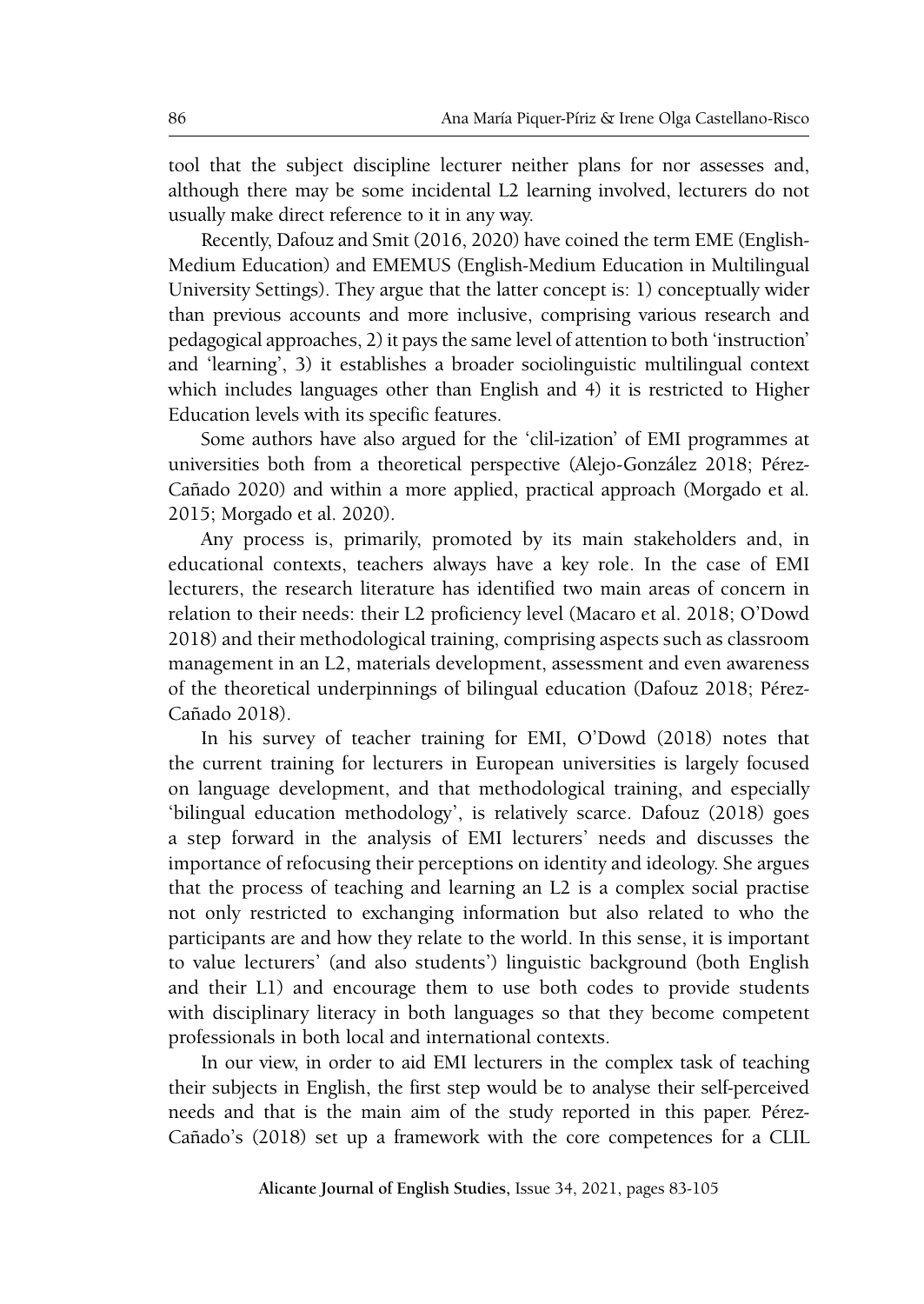teacher: linguistic competence, pedagogical competence, scientific knowledge, organisational competence, interpersonal and collaborative competence and reflective and developmental competence that she later put into practice for analysis in an EMI context (Pérez-Cañado 2020). Following this framework, we have explored the training needs of EMI lecturers at the University of Extremadura (UEx) in Spain, as part of the regional research project, ICLUEx (*Diseño de entornos virtuales de aprendizaje colaborativo para la enseñanza integrada de contenidos y lenguas extranjeras (AICLE) en la Educación Superior adaptados a la Universidad de Extremadura - Developing virtual collaborative learning environments for content and language integrated learning (CLIL) in Higher Education adapted to the University of Extremadura* (IB18055), European Regional Development Fund – ERDF). This project aims to contribute to the quality of teaching content subjects through English at the UEx by developing open educational resources in virtual collaborative learning environments, conducting a needs analysis of both the lecturers and students involved in the process as a first step. Apart from being involved in ICLUEx, the two authors of this article are also currently working on an EU-funded project (INCOLLAB)<sup>2</sup> that has also informed many of the reflections included here.

This paper reports our first results in relation to lecturers' needs. In section 2, the specific context of the university of Extremadura in relation to its institutional policies for the implementation of content instruction through English will be presented. Sections 3, 4 and 5 are devoted to the actual study and its results. In order to carry out this analysis, participants were asked to respond to a quantitative questionnaire and to a qualitative, semi-structured survey with open questions, both adapted from Pérez-Cañado (2020). Finally, some conclusions derived from the analysis of the results of the study will be drawn in the final section.

## **2. Teaching Through English (EMI/CLIL) at the UEx**

As has been pointed out in the previous section, in the last two decades, European integration, and more generally globalisation, has brought important changes to higher education in Europe, with a radical increase in the number of both undergraduate and post-graduate degree programmes taught in English in different European countries (Wächter and Maiworm 2008, 2014). This

<sup>2</sup> INCOLLAB (*Interdisciplinary Learning and Teaching Collaborative Approaches* - 2019-1-CZ01- KA203-061163) aims to develop, promote and integrate innovative interdisciplinary, collaborative content-based approaches to language learning and teaching by redesigning the learning environment through enhancing in-class HE instruction with innovative online modules in English, Spanish and/or German as a medium of instruction (for further information, see https://incollabeu.wixsite.com/project).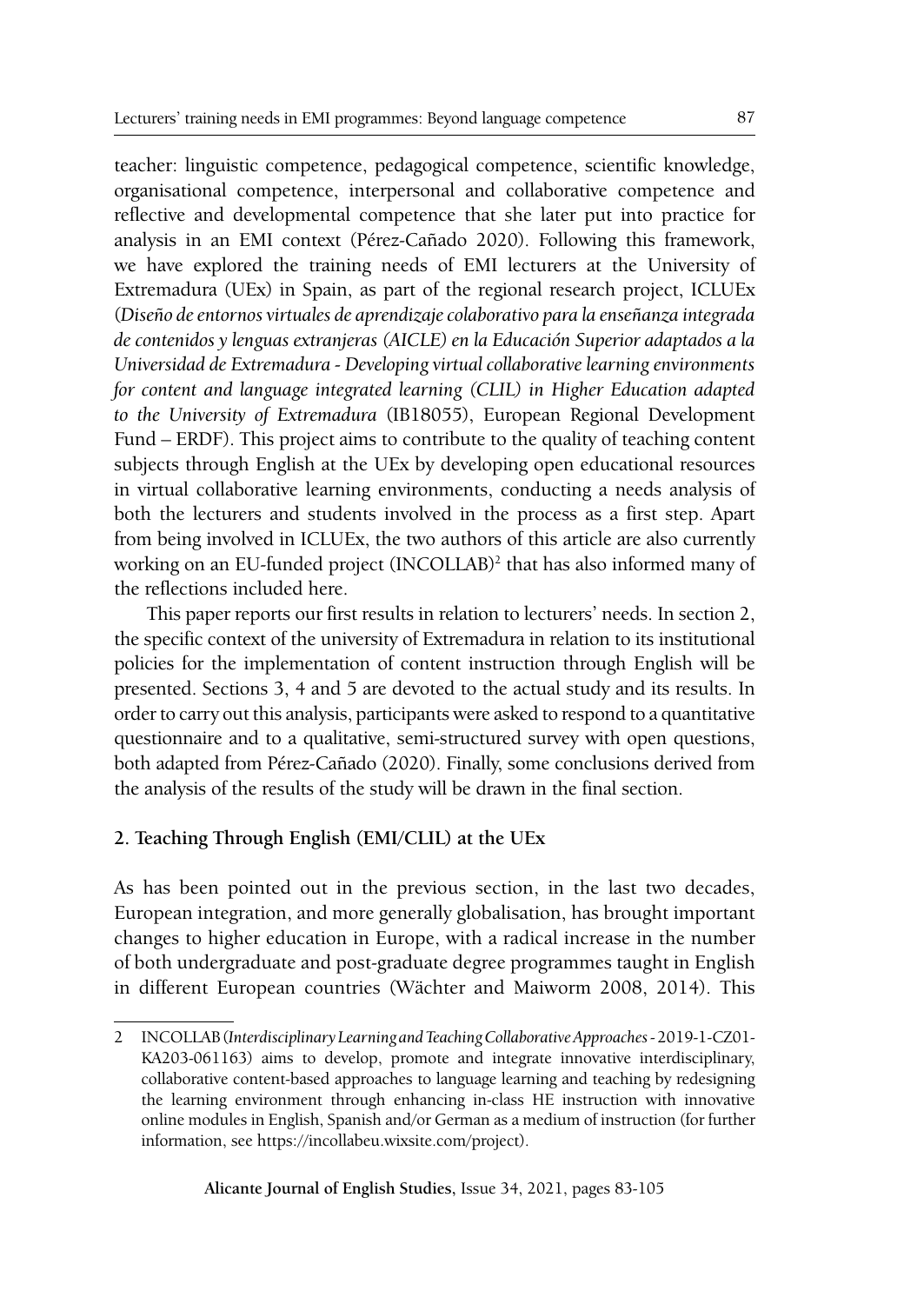concern for the internationalisation of HEIs in Europe is a direct consequence of the Bologna process that, over the last two decades, has led to the promotion of international cooperation among HEIs. Important reforms have been undertaken to adapt European higher education systems in order to make them more compatible between countries and to strengthening their quality assurance mechanisms with the aim of increasing staff and student mobility and facilitating employability.

In the region of Extremadura (western Spain), the teaching of content subjects through an L2 (predominantly English, but also French and Portuguese) first started in primary schools, beginning in the academic year 1996/1997 through a programme developed together by the Ministry of Education and Culture (MEC) and the British Council in two state primary schools in the two main towns in the region, Badajoz and Cáceres. CLIL reached secondary schools, first, through pilot programmes that were officially regulated by the educational authorities in the academic year 2004-2005 (Alejo and Piquer-Píriz 2010).

The implementation of EMI experiences at university level started a decade later and has followed several stages. It began with some pilot initiatives promoted by lectures (a 'bottom-up' approach), which were followed by the approval of the official regulations by the university in June 2015 (a 'top-down' approach). These official regulations for 'degree programmes partly taught in other modern languages' established four possible structures:

- Option 1: Degrees taught completely in an L2.
- Option 2: Degrees taught in, at least, two parallel groups, one in Spanish and one in the L2.
- Option 3: 'Bilingual' degrees (more than 50% of the European Credit Transfer and Accumulation System [ECTS] credits will be taught in English). Two or more groups are also established: one group follows the 'bilingual' strand, and the other/s are offered the modules in Spanish.
- Option 4: Degrees in which less than 50% of the ECTs credits will be taught in English. Only some of the subjects are taught in the L2 and, again, there are always two groups to ensure that those students who prefer to follow the subject in Spanish can do so.

In practice, only option 4 has been implemented so far, although option 3 exists in the case of the degree in Primary Education at the Teacher Training College, and only English has been used as the vehicular language.

In the academic year 2015-2016, an official pilot project called *'UEx Bilingual Pilot Project - Learn in English'* began in 5 university centres: the faculties of Science, Economics and Veterinary Science, the school of Industrial Engineering and the Polytechnic school. In the same academic year, the degree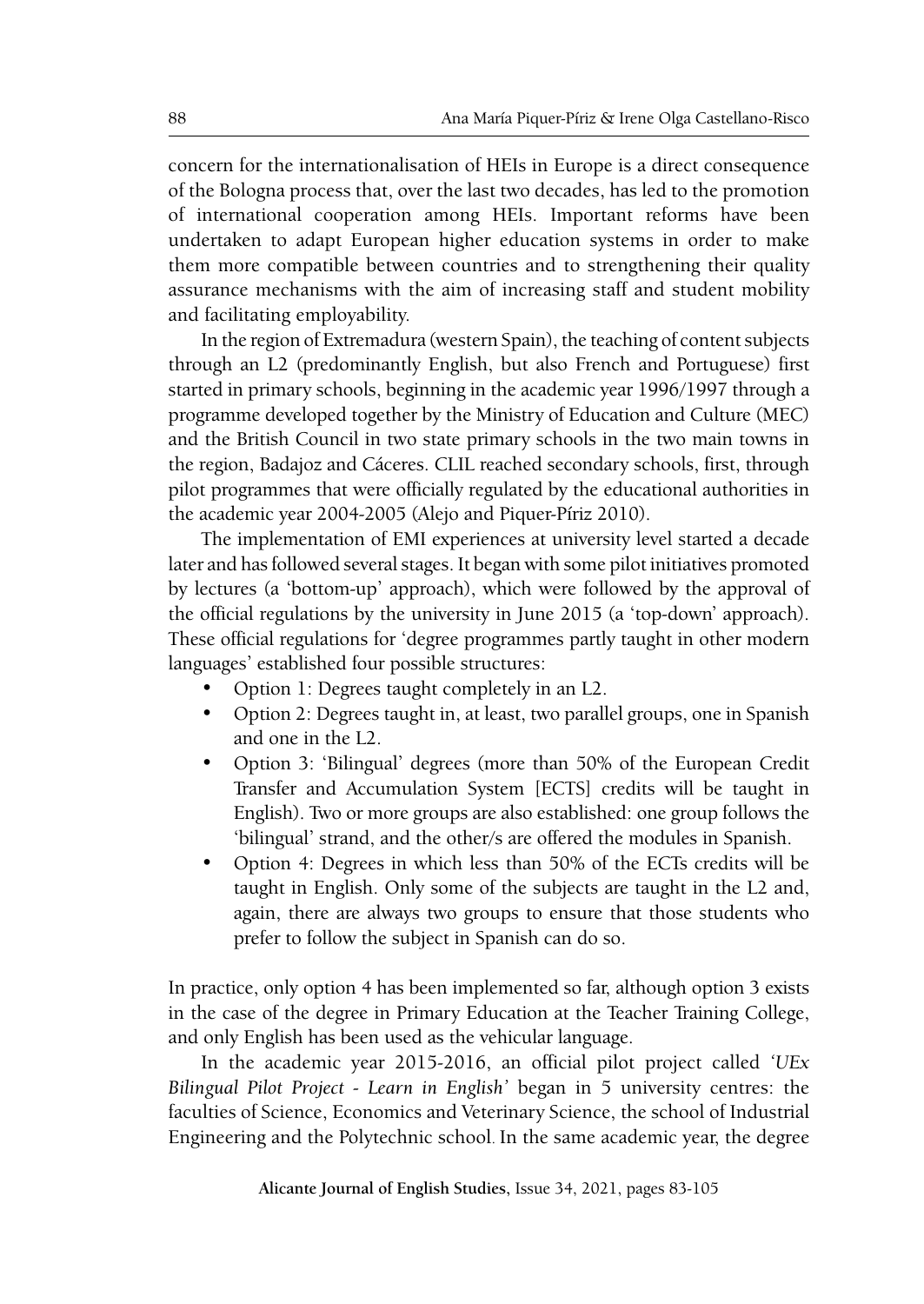in Primary Education at the Teacher Training College started a bilingual group, i.e., implemented option 3 (officially approved by the Spanish 'National Agency for Quality Assessment and Accreditation'). A year later (2016-2017), the school of Agriculture joined the programme in which, by the following year (2017-2018), 72 subjects on 25 degrees were being taught in English. During the academic year 2019-2020, a new programme, *PALEx –'Programa de Acercamiento a Lenguas Extranjeras'* ('Foreign language outreach programme') was designed. Within this new programme, two essential innovations were set up. On the one hand, the option to participate is now open to two foreign languages: English (PALEx-I) and Portuguese (PALEx-P). On the other hand, the offer is divided into three levels:

- Basic level: subjects which, taught in Spanish, have at the students' disposal the necessary material to follow the classes, attend to officehour consultations (on demand) and the possibility of carrying out key tasks in English and/or Portuguese.
- Intermediate level: subjects that, complying with the requirements of the basic level PALEx, also include some activities in English and/or Portuguese with the students. Some examples of these activities can be: seminars, laboratory practices, field practices, debate on certain topics, etc. For a given subject to have such a condition, at least 5 hours of activities in English and/or Portuguese must be scheduled during the semester in which it is taught.
- Advanced level: subjects that are taught entirely in English and/or Portuguese, at least in one group of activity. These would be the type of subjects belonging to option 4 in the established regulations.

# **3. The Study**

## *3.1. Aims*

As stated above, the main aim of this study is to explore the training needs of EMI lecturers at UEx in relation to the main five dimensions identified by Pérez-Cañado (2020): (1) linguistic competence, which entails general communication and subject-specific language use; (2) methodology and classroom management, which is related to the teaching method and activities brought to the EMI courses; (3) resources and materials, aimed at identifying the main materials used in EMI lessons; (4) training needs, focused on linguistic and methodological needs, and (5) overall rating, which focused on participants' giving feedback based on their experience in EMI programmes.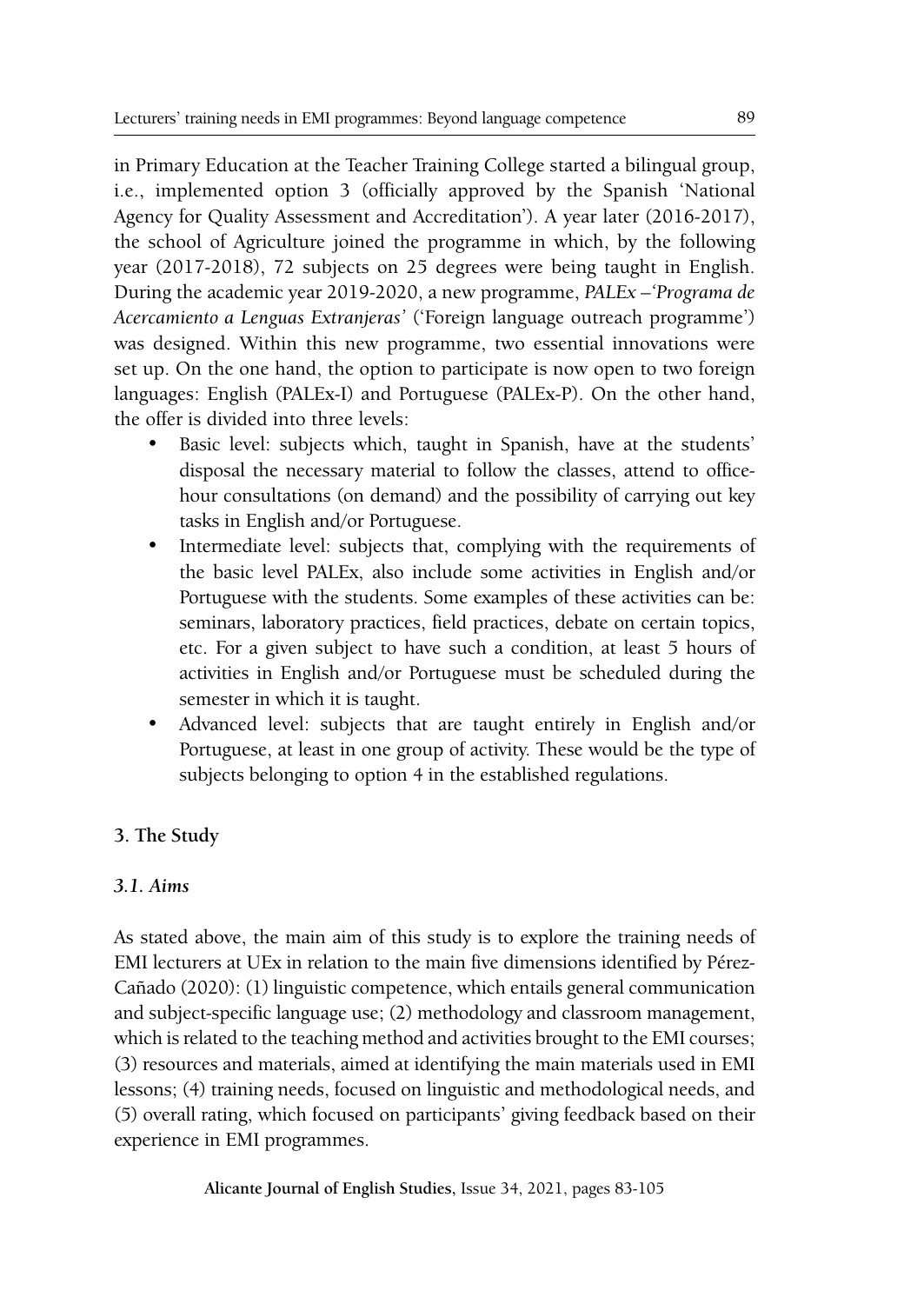## *3.2. Participants*

A convenience sample of 27 lecturers involved in teaching through English at UEx took part in the study. Participants' mean age was 50.2, with the largest number being in the 40 to 50 age group, and the fewest in the 20 to 30 group (see table 1 below for more detailed information). As for gender, our sample was quite balanced: 14 males and 13 females. Finally, regarding job category, most respondents were tenured senior lecturers (11), followed by untenured senior lecturers (8) and professors (5). Table 1 below shows more detailed information regarding lecturers' demographic data.

|                                       | Options                   | No. of participants | $\%$ |
|---------------------------------------|---------------------------|---------------------|------|
| Gender                                | Male                      | 14                  | 52   |
|                                       | Female                    | 13                  | 48   |
| Age                                   | 20-30                     |                     | 44   |
|                                       | 30-40                     | 5                   | 19   |
|                                       | 40-50                     | 16                  | 59   |
|                                       | 50-60                     | $\overline{2}$      | 7    |
|                                       | Over <sub>60</sub>        | 3                   | 11   |
| Lecturer's                            | Professor                 | 5                   | 19   |
| professional<br>category <sup>3</sup> | Tenured senior lecturer   | 11                  | 41   |
|                                       | Untenured senior lecturer | 8                   | 30   |
|                                       | Lecturer                  |                     | 4    |
|                                       | Other                     | $\overline{2}$      |      |

Table 1. Demographic data of participants

Moving on to their area of expertise, most respondents taught subjects on Engineering programmes (41%), and a third taught subjects on Social Sciences degrees. Nearly a fifth of the respondents taught disciplines belonging to Science and the remaining 7% taught subjects related to Health Sciences. In most of these programmes, students are home students, except for the Social Sciences where there is a small percentage of international students coming from Erasmus and other international exchange programmes (mostly to study programmes related to Business Studies).

<sup>3</sup> This classification corresponds to the Spanish system as follows: Professor (*'catedrático de universidad'*), tenured senior lecturer *('profesor titular de universidad'*), untenured senior lecturer (*'profesor contratado doctor'*) and lecturer (*'profesor ayudante doctor'*). In the 'other' category, we have included a research assistant (who are allowed to deliver some lectures) and a *'profesor colaborador'* that is a type of lecturer specific to the Spanish university system and who is mostly devoted to teaching.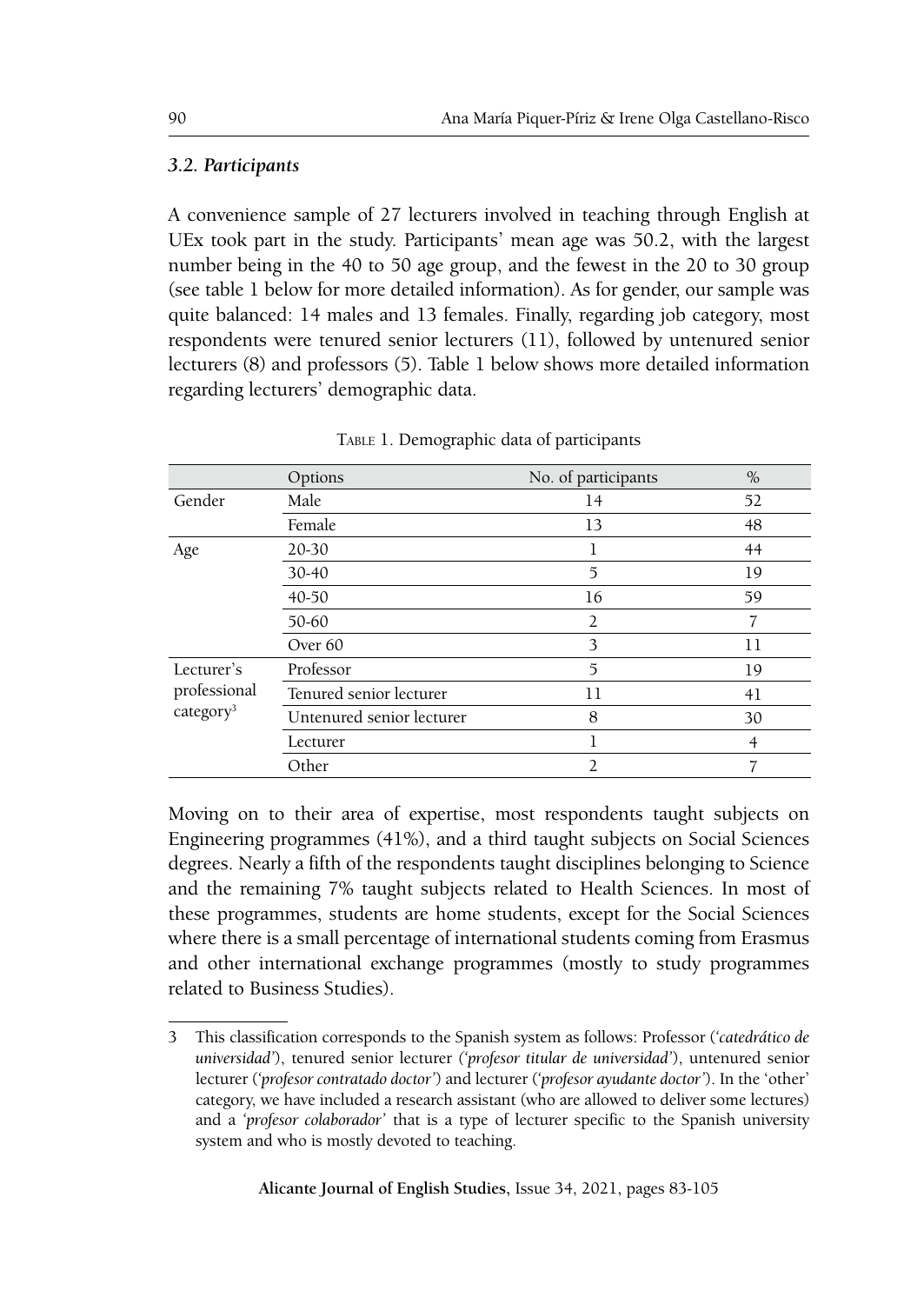As for teaching experience, more than half of the respondents had between 11 and 20 years of teaching experience, while 22% had between 21 and 30 years of practice. Very experienced lecturers (with more than 30 years of experience) represented 7% of the whole sample, whereas only 4% were novice teachers (less than one year of teaching practice).

Finally, regarding participants' EMI experience, a large majority (78%) had been teaching a subject through English between one and five academic years, and 11% more than five academic years. For another 11%, this academic course was their first experience in EMI programmes. Regardless of their EMI experience, for most participants, English was the main means of communication (> 95% of the time) in their classes. Table 2 shows the complete information about lecturers' teaching experience.

|                                 |                        | No. of respondents | In $%$   |
|---------------------------------|------------------------|--------------------|----------|
| Academic Major                  | Engineering            | 11                 | 41       |
|                                 | Social Sciences        | 9                  | 33       |
|                                 | <b>Health Sciences</b> | 2                  | 7        |
|                                 | Sciences               | 5                  | 19       |
| Teaching                        | Less than a year       | 1                  | 4        |
| experience                      | From 1 to 10 year(s)   | $\overline{4}$     | 15       |
|                                 | From 11 to 20 years    | 14                 | 52       |
|                                 | From 21 to 30 years    | 6                  | 22       |
|                                 | Over 30 years          | $\overline{2}$     | 7        |
| <b>EMI</b> teaching             | Less than a year       | 3                  | 11       |
| experience                      | From 1 to 5 year(s)    | 21                 | 78       |
|                                 | More than 5 years      | 3                  | 11       |
| English use in the<br>classroom | $< 80\%$               | 0                  | $\theta$ |
|                                 | 80-90%                 | $\overline{2}$     | 7        |
|                                 | 90-95%                 | 0                  | $\Omega$ |
|                                 | > 95%                  | 23                 | 85       |
|                                 | Other answers          | $\overline{2}$     | 7        |

Table 2. Respondents' teaching experience

Summing up, the average respondent is a lecturer over 40 years old, with a permanent position at the university and with quite an extensive experience in teaching L1 (more than 10 years) and EMI courses (between one and five years of experience).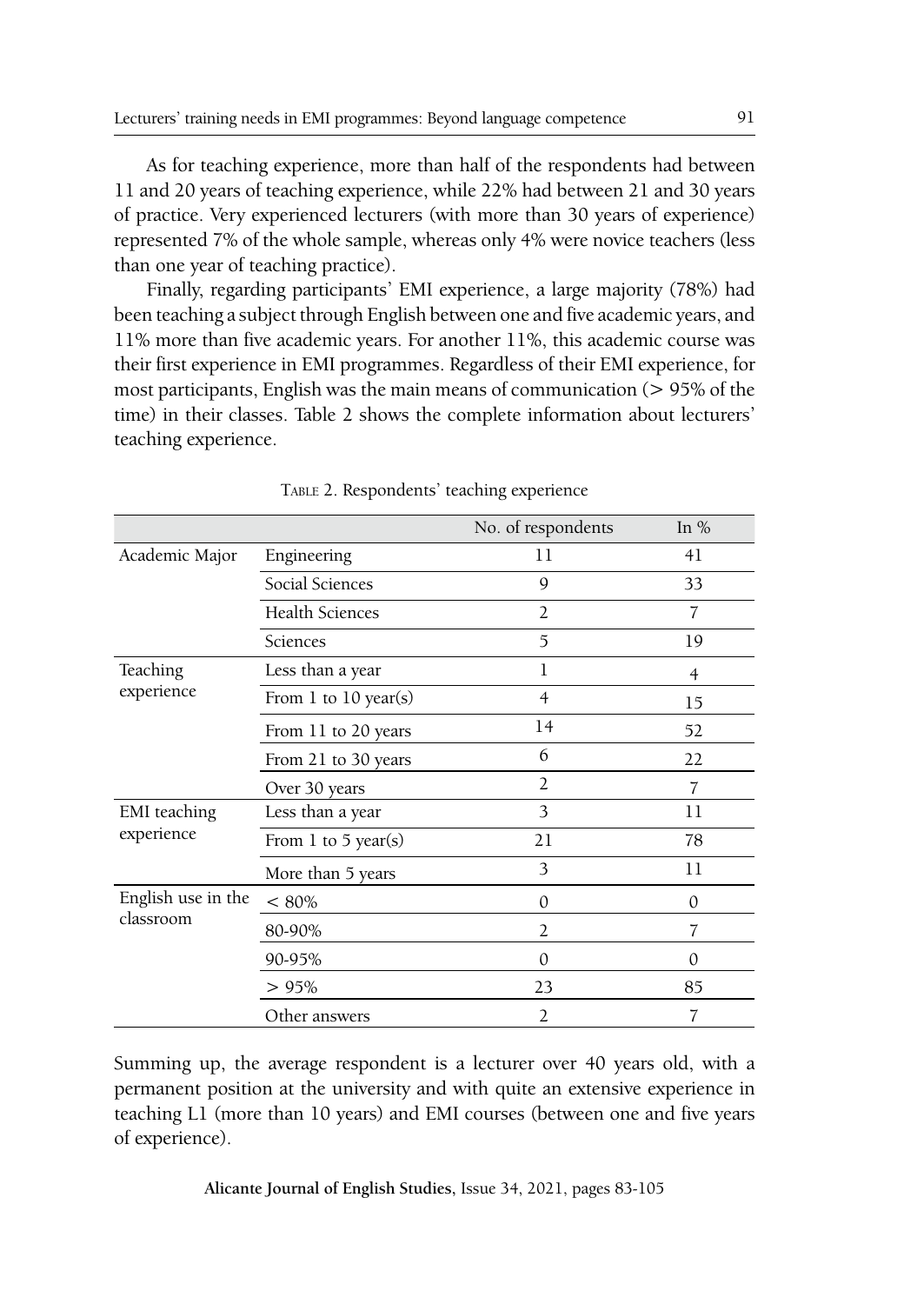#### *3.3. Instruments*

Data were collected using two online tools: a semi-structured written survey, and a quantitative questionnaire, both adapted from Pérez-Cañado (2020). The questionnaire and the survey were in Spanish in order to avoid any kind of bias that may have been produced by using an L2.

The quantitative questionnaire consisted of a 26-item Likert-scale survey in which participants had to indicate their level of agreement with various statements from 1 (totally disagree) to 4 (totally agree). A fifth option —not known, not answered—was also included. Eight items in the questionnaire were aimed at exploring aspects of linguistic competence, three at methodological competence, eight examined aspects related to classroom materials and resources and the remaining seven items explored training needs.

#### *3.4. Data Collection and Treatment*

Questionnaires were administered using UEx's online Campus (CVUEx) between July 2019 and February 2020. Before the questionnaires were made available, the research team had meetings with some lecturers and coordinators of the programme at the different Schools and Faculties where the objectives of the project were presented.

Due to the nature of the collected data, with open answers in the survey, and the objectives of the study (i.e., to explore the needs of EMI lecturers), a descriptive analysis was carried out.

#### **4. Results**

#### *4.1. Linguistic Competence*

As explained in the methodology section, eight items in the questionnaire were devoted to exploring linguistic competence. The first three focused on lecturers' perception of their own linguistic capacity to teach subjects in English, whereas the remaining items were more related to their perceptions of classroom interaction.

In terms of their perception of their own abilities, most respondents held a C1 level in English and they considered they had an appropriate knowledge of academic, generic communicative and subject-specific vocabulary. Their selfconception of their subject-specific vocabulary knowledge was particularly high, as can be seen in table 3 below.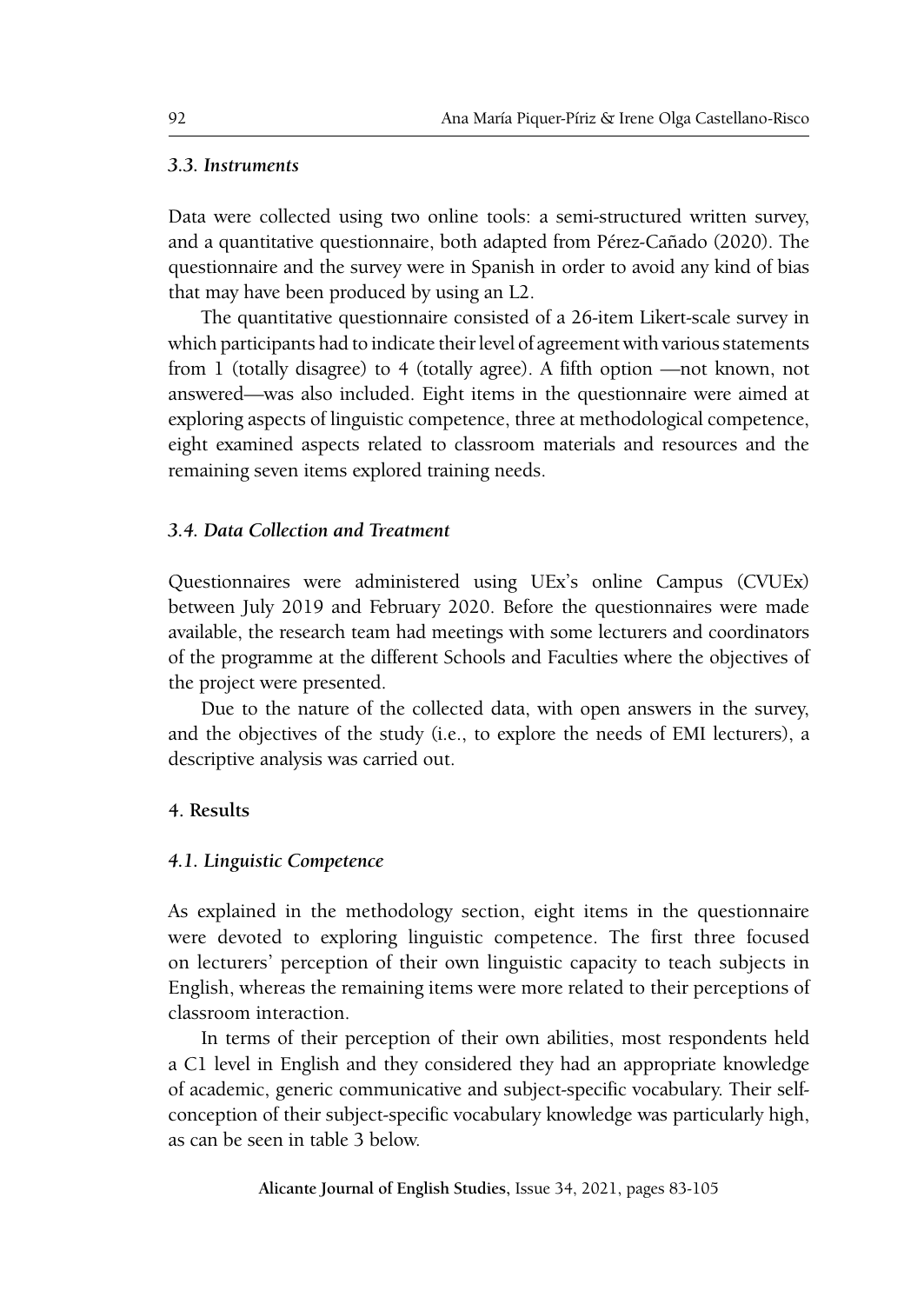Regarding communication in the class, most respondents seemed to agree on the fact that students were able to follow the lessons in English and that the use of the foreign language as the main vehicle of communication in class did not seem to hinder participation. In relation to the attention paid to language in the classroom, there seemed to be no consensus in relation to the explanation of linguistics aspects (grammar and/or vocabulary) in class: on the one hand, nearly 41% of respondents claimed not to have included linguistic explanations in their classes, but, on the other, 37% recognised that they had introduced grammatical or lexical explanations when needed. Finally, some participants acknowledged using Spanish to clarify problems derived from their students' lack of understanding in English, although the majority of respondents avoided the use of Spanish in their classes.

|                                                                                                                          | I totally<br>agree | I agree | I disagree     | Totally<br>disagree | N/A            |
|--------------------------------------------------------------------------------------------------------------------------|--------------------|---------|----------------|---------------------|----------------|
| I have appropriate academic vocabulary<br>knowledge in English.                                                          | 37                 | 63      | $\Omega$       | $\Omega$            | $\Omega$       |
| I have an appropriate knowledge of<br>generic expressions in English to<br>communicate and interact in the EMI<br>class. | 7                  | 89      | $\overline{4}$ | $\Omega$            | $\Omega$       |
| I have an appropriate knowledge of<br>specific vocabulary in English.                                                    | 74                 | 26      | $\Omega$       | $\Omega$            | $\Omega$       |
| Students can follow the class without<br>many problems.                                                                  | 26                 | 66      | 4              | $\Omega$            | $\overline{4}$ |
| There are participation problems caused<br>by learners' linguistic level.                                                | $\overline{4}$     | 22      | 63             | 7                   | $\overline{4}$ |
| I have to use Spanish on some<br>occasions because of some problems to<br>communicate and understand.                    | 4                  | 18      | 30             | 44                  | 4              |
| I focus on linguistic aspects (grammar<br>and/or vocabulary) in class if necessary.                                      | $\overline{7}$     | 37      | 41             | 11                  | $\overline{4}$ |
| I foster the use of English with foreign<br>students both inside and outside the<br>classroom.                           | 19                 | 33      | 7              | 11                  | 30             |

Table 3. Linguistic competence (in percentages)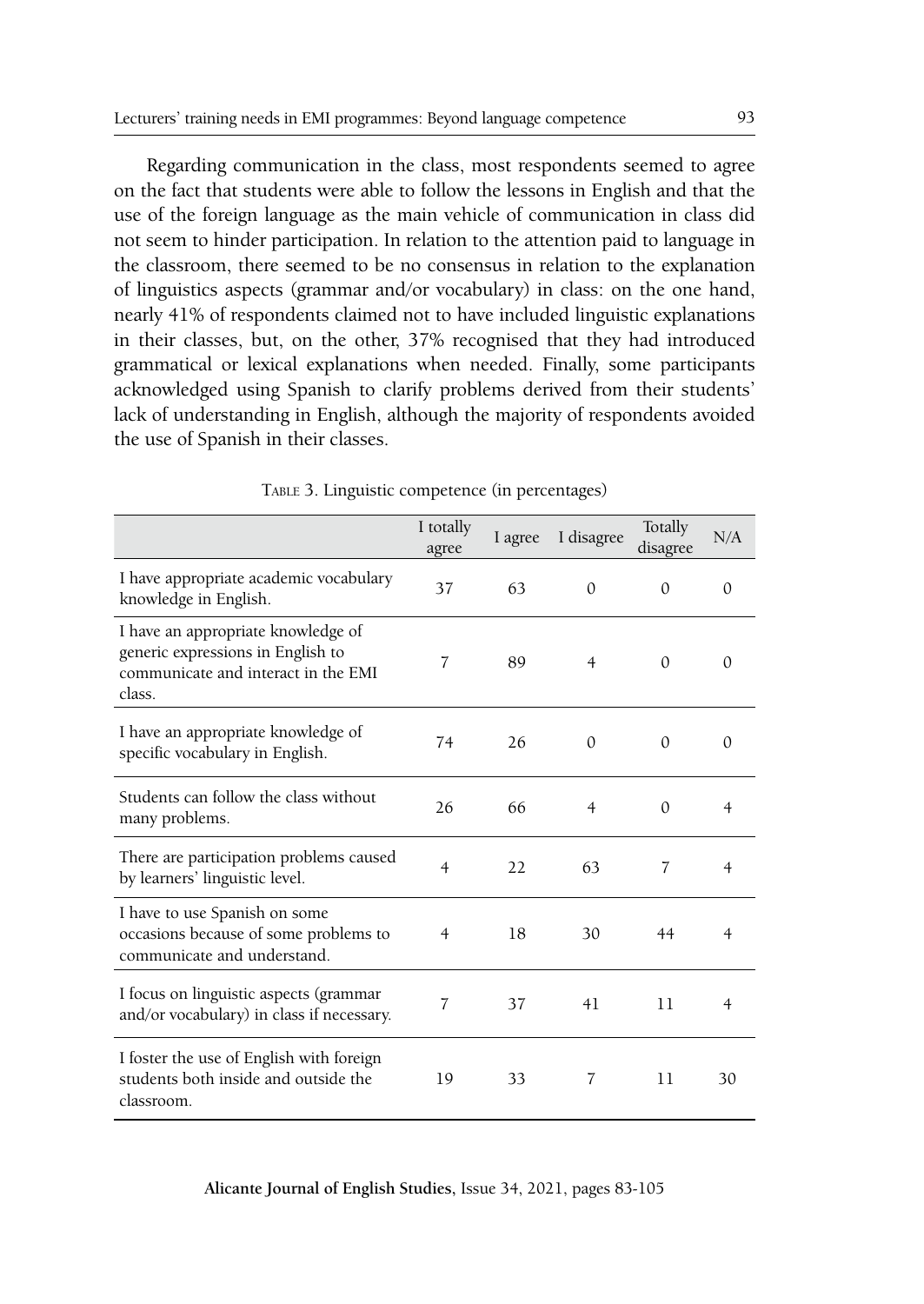#### *4.2. Methodology and classroom management*

The great majority of the respondents used lectures as their main teaching method, although more than three-quarters said that they combine lecturing with other more active and participative methodologies and activities. Those most commonly used were students' oral presentations (10 respondents), taskbased learning (9), individual, group and pair work (6), discussions (5), problem resolution (5) and collaborative learning (4). Moreover, some respondents also mentioned other activities and/or methodologies such as flipped classroom (3), gamification (2), and the use of interactive videos with questions inserted in them (1), but these were individual responses rather than actions common to lecturers in general.

Finally, two thirds of respondents stated that they made use of different types of classroom arrangements but a third reported to use only one type of arrangement. Table 4 shows participants' degree of agreement with the statements presented in relation to methodological aspects.

|                                                                                       | I totally<br>agree | l agree | I disagree | Totally<br>disagree | N/A |
|---------------------------------------------------------------------------------------|--------------------|---------|------------|---------------------|-----|
| I use lecturing as the main teaching<br>method.                                       | 25                 | 63      |            |                     |     |
| I employ a wide range of active,<br>participative and learner-focus<br>methodologies. | 11                 | 67      | 22         | $\left($            |     |
| I make use of different types of<br>classroom arrangements.                           | $\Omega$           | 67      | 26         |                     | 0   |

Table 4. Methodological competence (in percentages)

#### *4.3. Resources and materials*

Within this dimension, more than 90% of the respondents showed their satisfaction with the range of materials they had available for teaching their subjects in English, while three-quarters considered the materials they used to be the most appropriate option to help their students to learn subject content in the L2. Most lecturers stated that they created their own materials, although, depending on the language and the content of the materials, a large percentage also adapted materials found on the Internet. Most lecturers also included resources used to teach their subject in English-speaking countries. When asked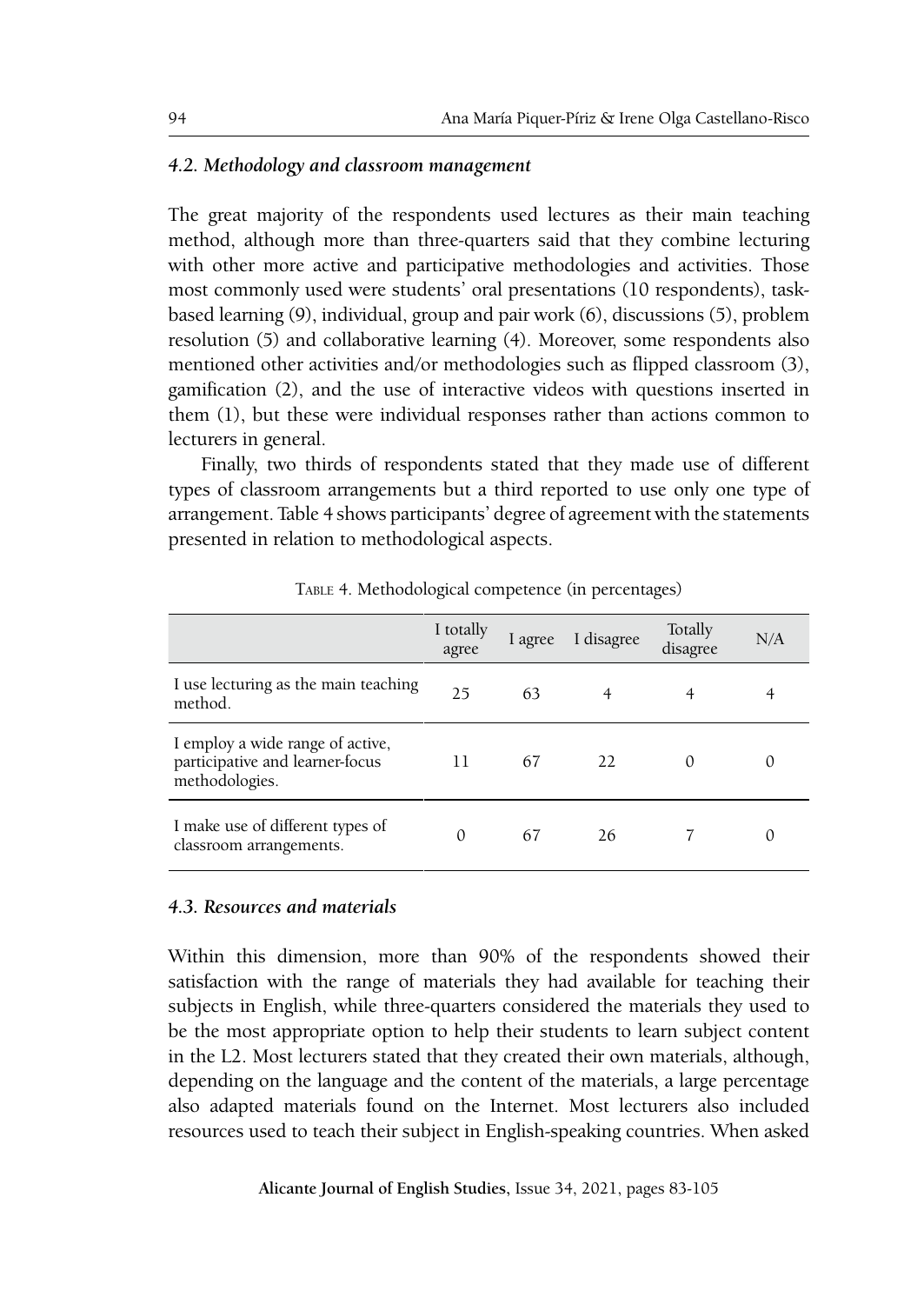about the type of materials and resources used, the preferred options were PowerPoint presentations, videos, websites, and some of the respondents also used textbooks in English and materials designed for native speakers of English. Interestingly, one lecturer has even published his own textbook in English. As can be observed, most of these materials are digitally-based, and this fact coincides with the importance that respondents gave to information and communication technology (ICT) and virtual learning in their classes: nearly three-quarters of the respondents made use of online learning resources in their classes, and twothirds considered ICT as a key aspect of their classes.

Finally, when asked about the language of the materials, once again, these EMI lecturers' reluctance to use the mother tongue in their classes was observed, with more than 90% of participants recognising that their materials do not include any instruction in Spanish. Table 5 below shows more detailed information about the lecturers' responses.

|                                                                                                         | I totally<br>agree |                | I agree I disagree | Totally<br>disagree | N/A            |
|---------------------------------------------------------------------------------------------------------|--------------------|----------------|--------------------|---------------------|----------------|
| I have access to a great variety of materials<br>appropriate to deliver the subject in<br>English.      | 30                 | 62             | $\overline{4}$     | $\Omega$            | 4              |
| I create my own materials.                                                                              | 30                 | 58             | $\overline{4}$     | $\overline{4}$      | $\overline{4}$ |
| I make use of materials adapted by myself<br>in class.                                                  | 37                 | 44             | $\Omega$           | 7                   | 11             |
| I make use of authentic materials that can<br>be used in classes where English is the<br>mother tongue. | 33                 | 26             | 22                 | 15                  | 4              |
| The materials used in class are the most<br>appropriate ones to meet learners' needs.                   | 30                 | 48             | 15                 | $\theta$            | 7              |
| Materials include some instructions in<br>Spanish to help comprehension.                                | $\Omega$           | $\overline{4}$ | 30                 | 63                  | 4              |
| I make use of virtual learning (through<br>Moodle).                                                     | 33                 | 41             | 19                 | 7                   | $\Omega$       |
| New technologies are key in my classes.                                                                 | 22                 | 44             | 30                 | $\mathbf{0}$        | $\overline{4}$ |

Table 5. Materials and resources (in percentages)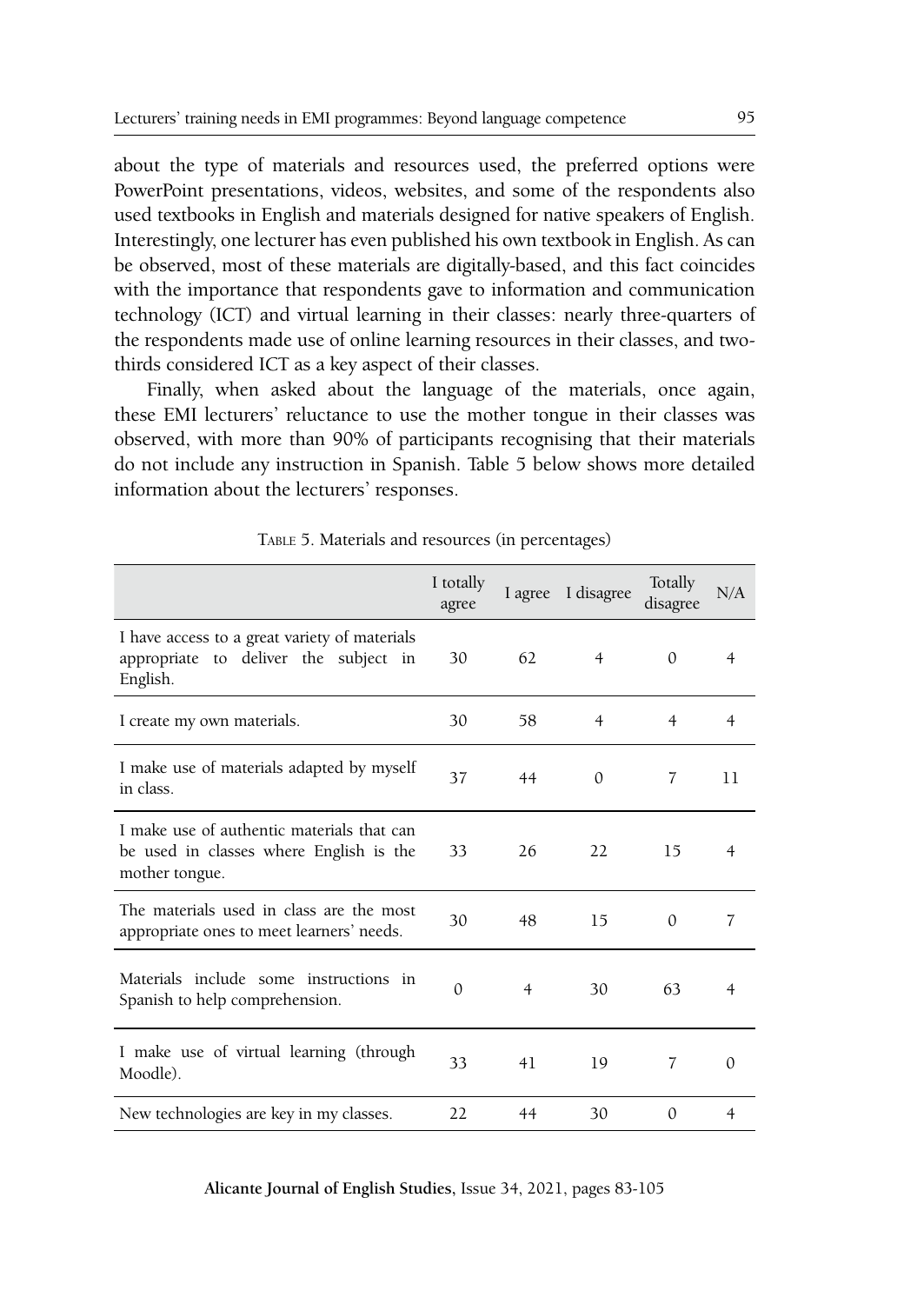#### *4.4. Training Needs*

The last part of the questionnaire and one of the sections of the survey dealt with lecturers' training needs. This was specifically aimed at examining both their linguistic and their methodological needs.

Starting first with linguistics aspects, the first interesting finding is that although most participants had an advanced linguistic level (C1), nearly half of them felt that they need further training on linguistic aspects, although not on subject-specific vocabulary, about which they were more confident.

This latter aspect is linked to another item also explored in this study: lecturers' willingness to participate in international programmes. Most respondents had already taken part in Erasmus+ programmes, international research projects and language immersion programmes offered by the UEx, and, when asked about their readiness to take part in such initiatives, the vast majority responded positively.

As for the second dimension examined, that is, methodological training, most respondents agreed that they needed more training on EMI materials design and that they would also welcome expert advice and training on EMI, as they felt that they lacked training on theoretical aspects of EMI education. In this respect, respondents were specifically asked about their willingness to receive some advice from EMI experts. As can be seen in Table 6, a large proportion of respondents would welcome recommendations about how to conduct their classes in English, and also a large percentage of participants showed that they would appreciate EMI experts coming to their classes to observe their sessions and give personalised feedback, although nearly 15% of the respondents did not provide an answer to that item. Table 6 includes more specific information in relation to lecturers' training needs.

|                                                                                                       | I totally<br>agree |    | I agree I disagree | Totally<br>disagree | N/A |
|-------------------------------------------------------------------------------------------------------|--------------------|----|--------------------|---------------------|-----|
| I need more training on the theoretical basis<br>of EMI education.                                    | 30                 | 33 | 30                 | $\theta$            |     |
| I need more training on linguistic aspects<br>related to the specific vocabulary of my field.         | 19                 | 30 | 37                 | 11                  |     |
| I need more training on linguistic aspects<br>to deal with classroom communication and<br>management. | 33                 | 48 | 19                 | 0                   |     |

Table 6. Training needs (in percentages)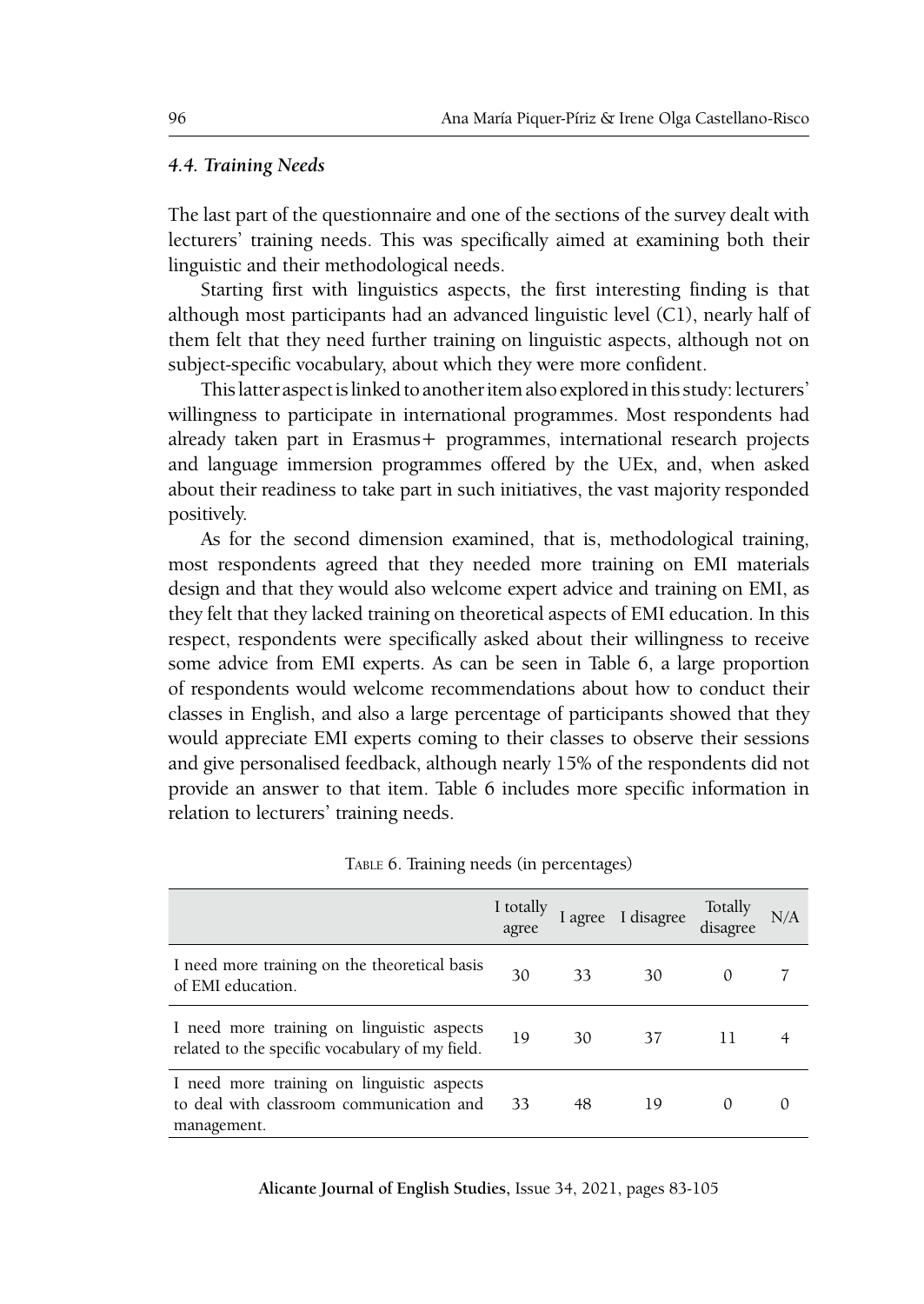|                                                                                                | I totally<br>agree |    | I agree I disagree | Totally<br>disagree | N/A      |
|------------------------------------------------------------------------------------------------|--------------------|----|--------------------|---------------------|----------|
| I need more training on how to design<br>teaching materials.                                   | 22                 | 67 | 11                 | $\Omega$            | $\Omega$ |
| I would like to take part in more international<br>programmes                                  | 44                 | 44 | 11                 | $\Omega$            | 0        |
| I would welcome some direct advice and<br>recommendations when<br>teaching<br>EMI<br>subjects. | 37                 | 33 | 19                 | $\Omega$            | 11       |
| I would like EMI experts to come to observe<br>some of my sessions and give me some<br>advice. | 26                 | 48 | 11                 | $\Omega$            | 15       |

#### *4.5. Overall rating of the EMI programme*

This final element was only examined in the survey with questions dealing with aspects such as changes in the workload, the value of taking part in EMI programmes, and the main difficulties and advantages of the EMI experience.

Regarding workload, all respondents agreed that teaching subjects in English involved a higher workload. Some respondents even quantified this extra workload, which ranged from one extra hour per week to the assertion that the workload was doubled. However, all respondents agreed that this extra effort was completely worthwhile, both personally and professionally. In relation to the personal advantages, most respondents indicated that participation in this kind of programme made them review their linguistic knowledge, and some of them had even taken up English lessons. Other lecturers pointed out that participation in EMI programmes made them feel more motivated when teaching their lessons. As for professional benefits, some lecturers highlighted that, in the EMI groups, students were highly motivated, the student-lecturer ratio was lower and teaching in such an environment was pleasant. Moreover, some lecturers mentioned that teaching of their subjects in English had made them re-consider their teaching practice in both languages. Finally, other respondents also argued that the implementation of EMI subjects had helped the school to recruit more international and home students.

As for the main disadvantages related to taking part in EMI programmes, respondents highlighted aspects such as the amount of time they devoted to creating materials, their lack of methodological training, and the low number of students taking part in the EMI courses, which in some cases led to the closure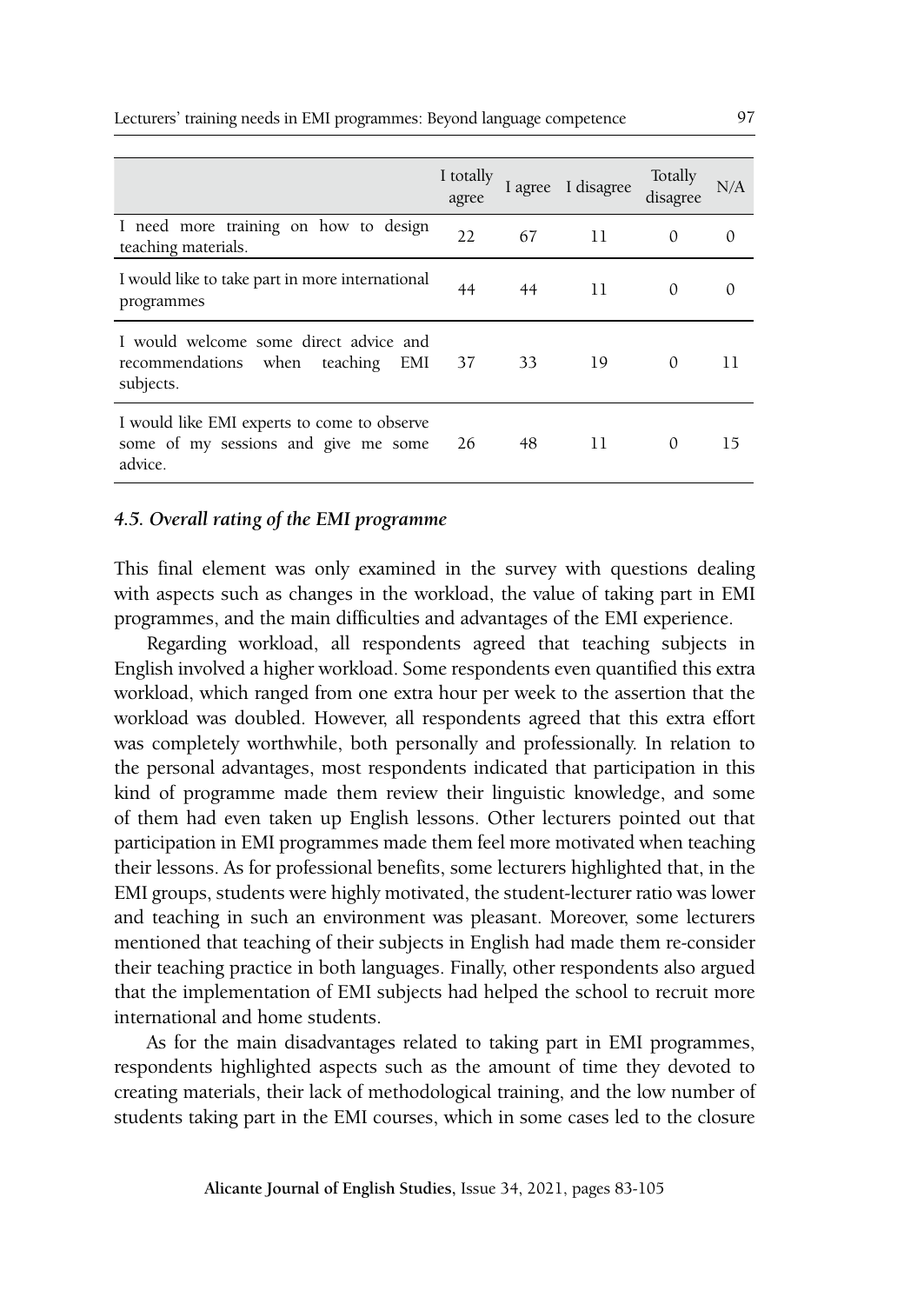of the EMI group due to lack of support and understanding by colleagues and departments, and insufficient institutional support.

Table 7 below summarises the lecturers' ideas about the main difficulties and strengths in relation to being part of an EMI programme.

Table 7. A summary of the advantages and disadvantages lecturers perceived with respect to their participation in EMI programmes

| <b>Difficulties</b>                  | Strengths                                                                                |  |  |  |
|--------------------------------------|------------------------------------------------------------------------------------------|--|--|--|
| • Increased workload                 | • Practice of English Language                                                           |  |  |  |
| • Lack of methodological training    | • Personal enrichment and motivation                                                     |  |  |  |
| • Insufficient institutional support | • Lower lecturer-student ratio                                                           |  |  |  |
|                                      | • Lack of understanding by other colleagues • Recruitment of more international students |  |  |  |
|                                      |                                                                                          |  |  |  |

#### **5. Discussion**

The present study was designed to explore five dimensions in relation to EMI lecturers at the University of Extremadura: linguistic competence, methodology and classroom management, materials and resources, training needs and overall rating of the EMI experience.

Starting first with the linguistic competence dimension, most participants had an advanced level of English (C1), and this fact was reflected in their answers to the questionnaires. In general, lecturers felt confident with their English level and they considered that their L2 proficiency was enough to teach their subjects in the corresponding foreign language. This is particularly evident in their selfperception of their own knowledge of language specific to their subject, and this was the question which lecturers answered most positively. There may be two possible explanations for this. First, lecturers are also researchers and they use English as a *lingua franca* in conferences and research publications (Macaro et al. 2019) and, secondly, English is considered the main language of communication in academia and most researchers use it to communicate with others internationally. In academic meetings and at conferences, researchers talk about very specific topics and make use of very technical vocabulary. As such, lecturers may feel that their strongest point is their dominance of subject-specific vocabulary because they come into contact with it in a variety of contexts and they are probably used to using language specific to their subject in a variety of scenarios. Second, there is a substantial body of research identifying lexical knowledge as one of the aspects that benefits most from the implementation of CLIL in compulsory education (Agustín-Llach and Canga Alonso 2016; Alejo-González and Piquer-Píriz 2016; Castellano-Risco 2018; Castellano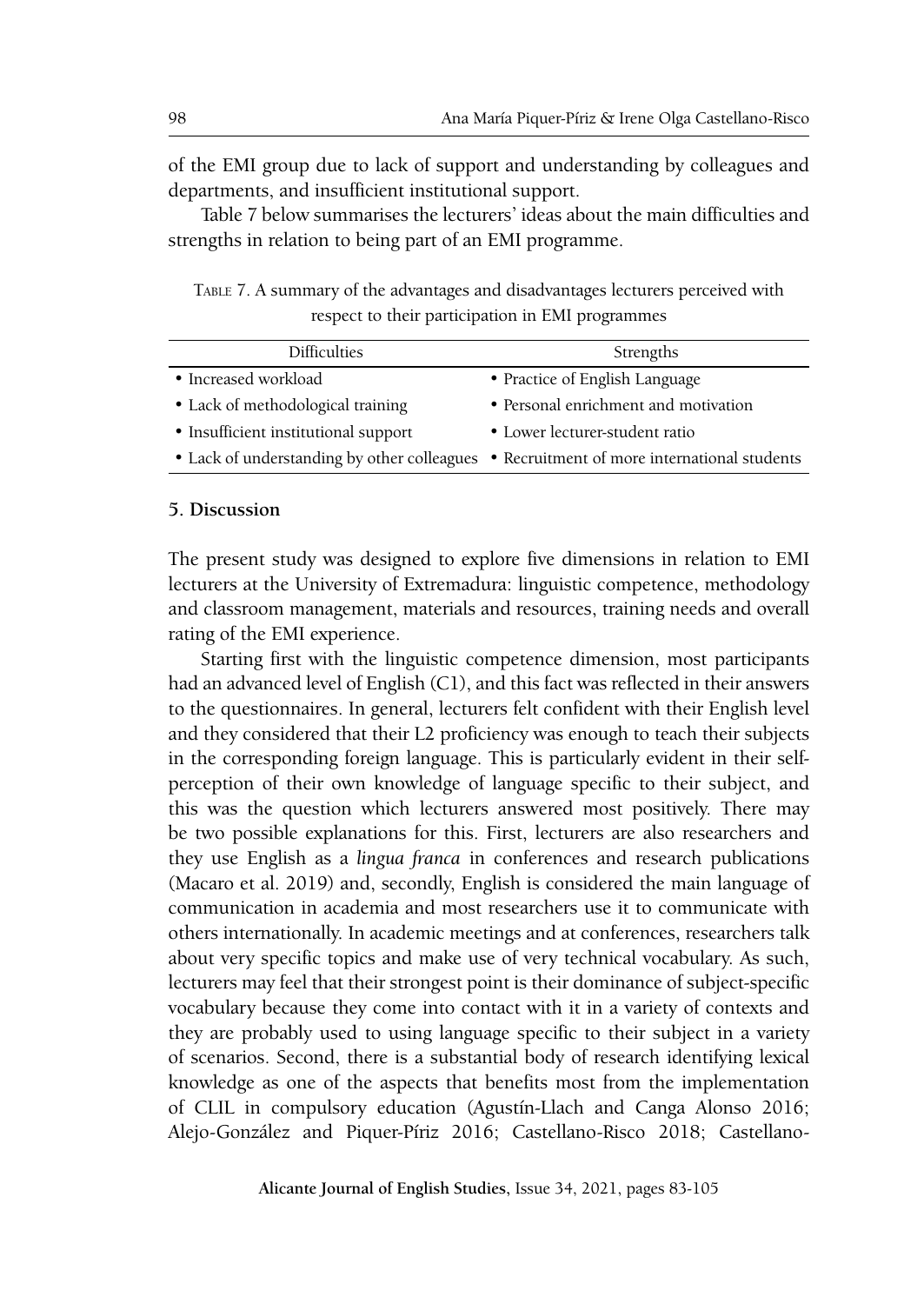Risco et al. 2020; Pladevall-Ballester and Vallbona 2016; Sylvén, 2019). Some lecturers mentioned that one of the main advantages of being involved in EMI programmes was that they felt obliged to start studying English again. It may be that the positive effect of EMI programmes in terms of confidence with and extent of content-specific vocabulary is not only relevant to students, but also for lecturers since delivering their lessons in an L2 places new linguistic demands, both specific vocabulary and more general language to facilitate interactions in the L2 classroom in order to effectively convey non-language content in class. But this would need to be analysed empirically as, to the best of our knowledge, there are no studies that have explored this issue in EMI.

Our results also show that lecturers felt less confident with their knowledge of English for classroom management and interaction with students, and in some cases, greater training in this area was highlighted as a need, in order to be able to deal with unexpected situations in class.

To conclude the analysis of the language competence element, there is a third aspect that drew our attention: these lecturers seem to be quite reluctant to use Spanish, either written or oral, in their classes, which evidences a clear difference with CLIL. Two reasons may explain this finding. First, as Morgado and Coelho (2013) argue, most lecturers at university level basically conceive language as a tool to convey their disciplinary contents (EMI) and they do not follow an ICLHE approach, that is, language objectives are not planned, assessed or integrated with content objectives and this seems to be the case of the participants in our study. Second, it may also be that these lecturers believe, as a consequence of their own language learning experience, that code-switching is not advisable or may even be counter-productive if the aim is to help students to develop their L2 skills, so they avoid the use of their mother tongue in the class.

Moving to the methodological aspect of their sessions, lecturing was employed as the main teaching method, although combined with other more interactive and participative activities such as student presentations, collaborative activities or discussions. This use of a mixture of methods is in line with the findings of Aguilar and Rodríguez (2012), who argue that EMI lecturers should give students opportunities to interact and make use of the L2 in the class, meaning that lecturers need to know methods and activities that help facilitate studentstudent interaction in class. The UEx lecturers who participated in the present study highlighted a need for ongoing training courses devoted to methodological aspects, especially regarding EMI and CLIL. This is, in fact in complete contrast to the situation of the lecturers described by Aguilar and Rodríguez who refused to be trained in CLIL practices. In our case, the lecturers who took part in the study seem to be willing to take CLIL training courses, and, in most cases, they even report to be willing to allow language specialists to go into their classes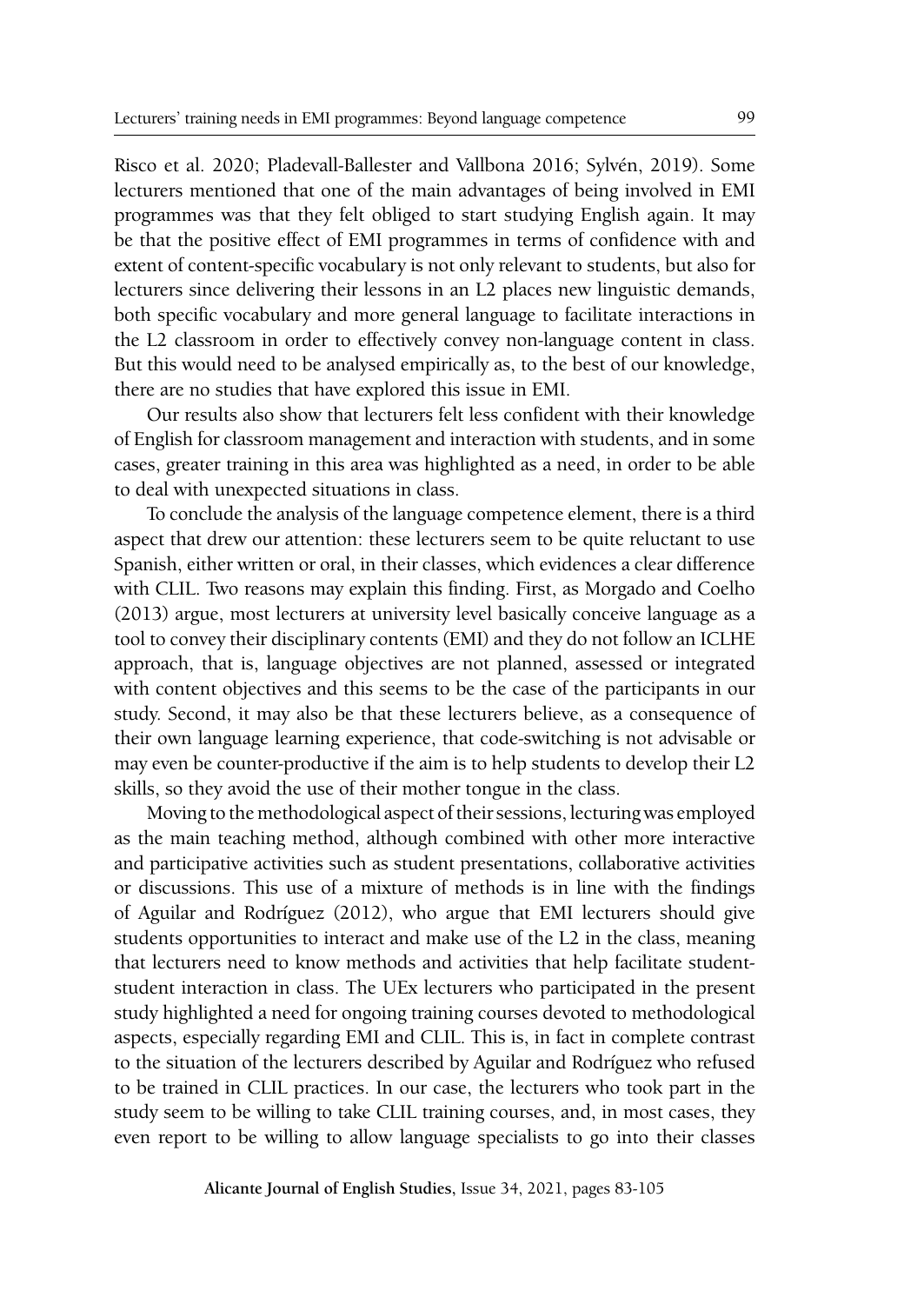to observe, record and provide feedback on their lessons. This may be related to the differences in the lecturers' profile, since here, in comparison to Aguilar and Rodríguez's study (2012), the lecturers, generally, have more experience in EMI and, more importantly, were the instigators of the EMI initiative, as courses are not taught in English if the lecturer does make the proposal. The lecturers in Aguilar and Rodríguez (2012) were novice EMI lecturers, as the study was their first experience with EMI, whereas the lecturers in the present study are quite experienced regarding EMI practices. It may be that this greater experience may make them analyse their own teaching practice from a broader perspective, allowing them to be able to recognise their weakest and strongest points and have become more aware of the advantage of using student-centred pedagogies.

In relation to the materials available to lecturers, most respondents show their satisfaction with the materials they use in class. They use a wide variety of resources and most participants consider ICT as a key tool in their classes. However, lecturers state that they create and adapt their own materials, which may be an indicator of the lack of EMI materials available to work with at tertiary level as suggested by Aguilar and Rodríguez 2012. The creation and adaptation of teaching materials is a very time-consuming task, especially if attention must be paid to both content and language.

As regards the fourth dimension explored in our study, i.e., lecturers' specific training needs, despite the fact that the great majority of the lecturers were qualified to C1 level in English, they would welcome the university organising courses or workshops, either as face-to-face or online training, to help them improve their oral skills. Some respondents also highlighted the importance of courses devoted to extending their subject-specific vocabulary and classroom management language. Finally, some lecturers also suggested that the university could organise and facilitate longer international research stays in English speaking countries. To conclude the discussion of training, in terms of the methodological dimension, although the lecturers in our study seem to mostly have an EMI conception about teaching their disciplinary contents in English, they also show significant sensitivity to the linguistic aspects, although in our opinion this could be further developed by making them fully aware of the importance of ideas on teachers' identity (Dafouz 2018), showing them how this has an important impact on the construction of knowledge in an L2. In fact, some lecturers reported having re-considered their teaching practice in both languages as a consequence of their EMI experience.

Finally, when the positive and negative aspects of taking part in EMI programmes were rated, most lecturers defined the experience as a very positive one and showed their satisfaction. However, some wanted greater involvement of and recognition from the institution. They often reported that a negative aspect is that the situation of the EMI group may be threatened because of certain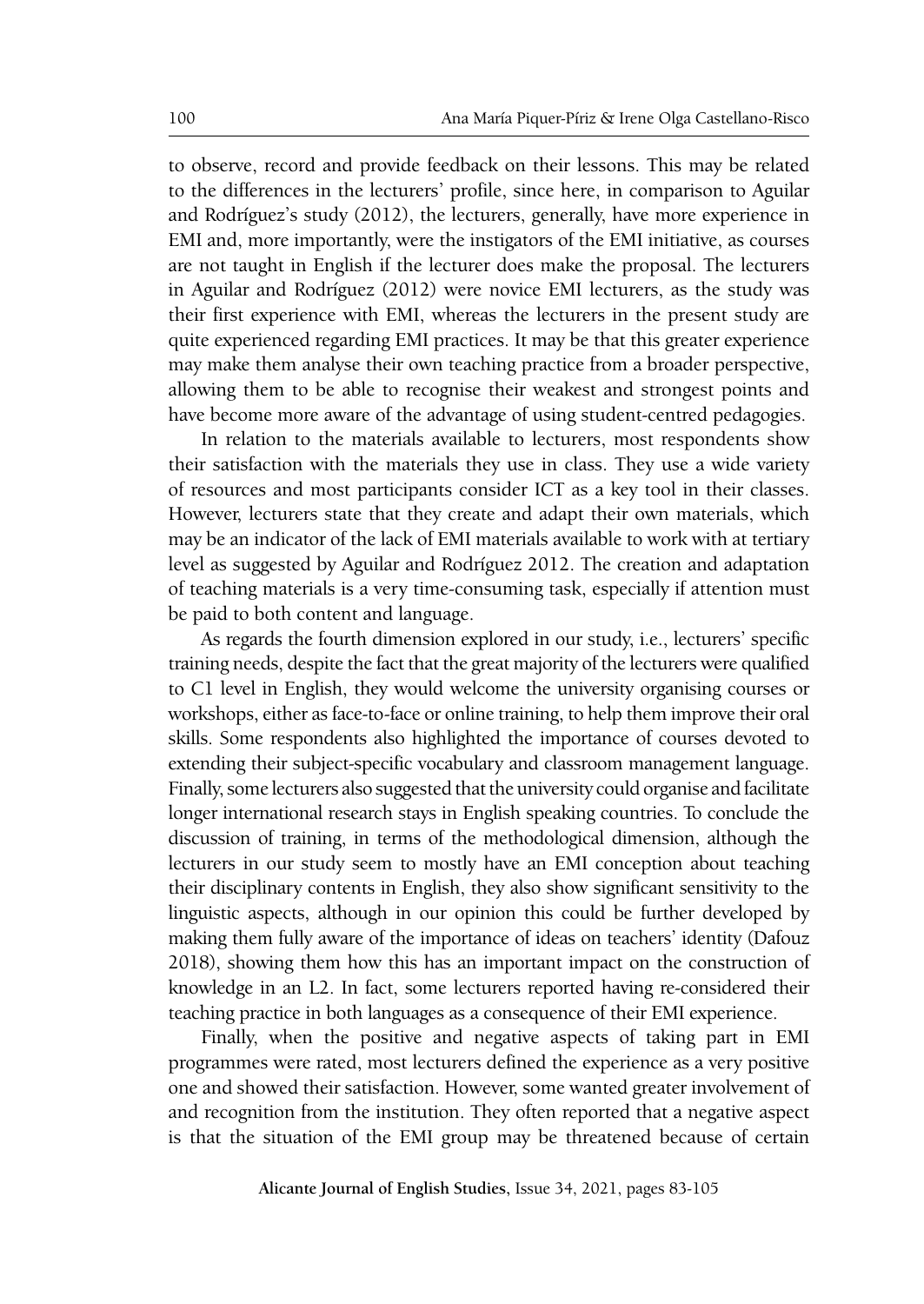institutional policies: in order to create an EMI course, the L1 course must be also maintained, which, in practice, means a duplication of courses and, in most cases, an unbalanced number of students in the two groups, as L1 groups are usually far more numerous. Moreover, the university requires a minimum of five students for a group to be viable, without taking into account the total amount of students on each degree.

All in all, however, when asked to rate their EMI experience, all respondents gave positive feedback about the experience, highlighting personal enrichment as one of the main advantages, although they also called for greater recognition on the part of the university for both lecturers and students taking part in the EMI programme.

#### **6. Conclusions**

Our analysis of the perceived needs of EMI lecturers at the University of Extremadura allows us to establish a general profile of these particular lecturers. The results of both the quantitative questionnaire and the qualitative survey show that the lecturers involved in the teaching of disciplinary contents through English at the UEx are mostly experienced teachers with a good command of the L2 (in this case, English) who mostly have an EMI conception of the process concentrating their efforts on the contents they teach but, at the same time, show some sensitivity to ICLHE or EMEMUS, that is, to language.

Their reported needs are mostly related to: 1) further training on the specific language needed to efficiently manage the EMI classroom and the different types of interaction that take place in it and 2) developing a greater competence on the theoretical basis of bilingual education. Despite rating their experience as very positive and enriching, they also make clear that it is demanding and time consuming and, thus, they call for more institutional support and recognition. Taking into consideration not only these findings but also the global context of EMI at UEx, we would like to highlight certain aspects that could contribute to further develop these practices at our university.

First of all, there seems to be a need to find a balance between top-down, university imposed, policies and some sort of recognition for the initiatives that emerge from individual lecturers or small groups of lecturers.

Secondly, although many actions are carried out at UEx on the different topics under analysis, they need to be more 'visible' to both lecturers and students (and, also, outside the university). More effective dissemination of these actions is needed.

Finally, in our view, there is a need to give continuity to the subjects taught through English. Currently, subjects can only be taught through English (1) if the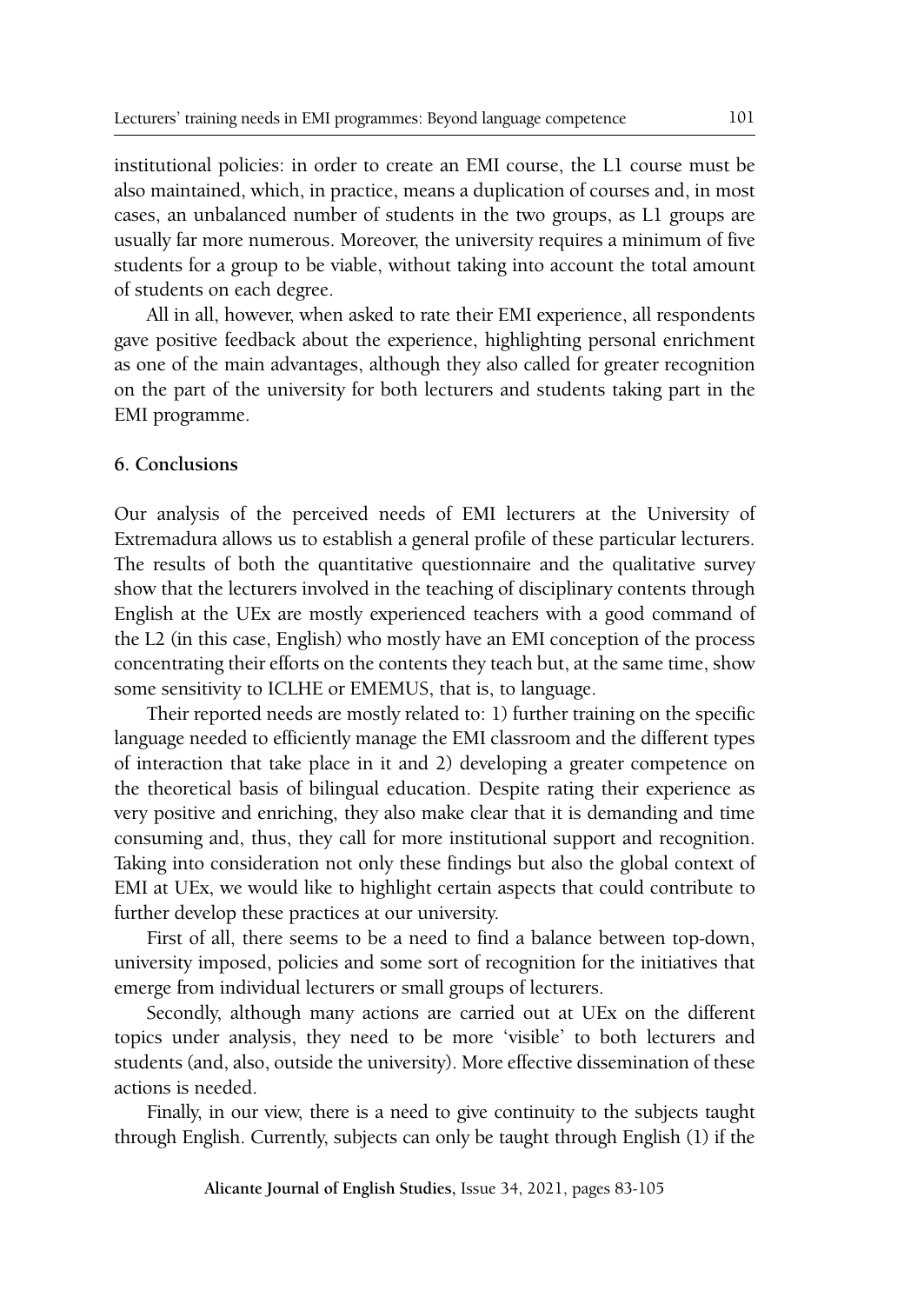lecturer and the Department offer them and (2) if there are more than five students in the EMI group. In some cases, there are EMI subjects which have been cancelled because they did not reach the minimum number of students in a particular academic year. It would be necessary to maintain the offer for a longer period of time even when fewer students than required apply for it at a specific moment.

The findings of this study should, however, be treated with caution, and some of its limitations should be taken into account. First of all, a larger sample, with more lecturers completing the questionnaires, would be welcome. This would increase the significance of the study. Likewise, it would also be beneficial to explore the beliefs of the other stakeholders, such as the students, to compare their respective points of view. Finally, this study should be complemented with class observation to attempt to triangulate the results.

#### **Works Cited**

- Aguilar, Marta and Rosa Rodríguez. 2012. "Lecturer and Student Perceptions on CLIL at a Spanish University." *International Journal of Bilingual Education and Bilingualism* 15(2): 183–97.<https://doi.org/10.1080/13670050.2011.615906>
- Agustín-Llach, María P. and Andrés Canga Alonso. 2016. "Vocabulary Growth in Young CLIL and Traditional EFL Learners: Evidence from Research and Implications for Education." *International Journal of Applied Linguistics* 26(2): 211–27.<https://doi.org/10.1111/ijal.12090>
- Alejo-González, Rafael. 2018. "The Place of Language in English-Medium Instruction." Presented at the CIEB 2018, Badajoz (Spain).
- Alejo-González, Rafael, and Ana M. Piquer-Píriz. 2016. "Measuring the Productive Vocabulary of Secondary School CLIL Students: Is Lex30 a Valid Test for Low Level School Learners?" *Vigo International Journal of Applied Linguistics* 16: 31–53.
- —. 2010. "CLIL Teacher Training in Extremadura: A Needs Analysis Perspective." In Lasagabaster and Ruiz de Zarobe 2010, 219-42.
- Beelen, Jos and Elspeth. Jones. 2015. "Redefining Internationalization at Home." In Curai, Matei Pricopie, Salmi and Scott 2015, 67–80.
- Castellano-Risco, Irene. 2018. "Receptive Vocabulary and Learning Strategies in Secondary School CLIL and Non-CLIL Learners." *Onomázein* 40(2): 28–48. https://doi.org/10.7764/onomazein.40.02
- Castellano-Risco, Irene, Rafael Alejo González and Ana M. Piquer-Píriz. 2020. "The Development of Receptive Vocabulary in CLIL vs EFL: Is the Learning Context the Main Variable?" *System* 91.<https://doi.org/10.1016/j.system.2020.102263>
- Coelho, Margarida. in preparation. "The Potential of the CLIL Approach with Higher Education Teachers in Portugal: A Linguistic Needs Analysis Study at the Polytechnic Institute of Portalegre." PhD diss. University of Extremadura.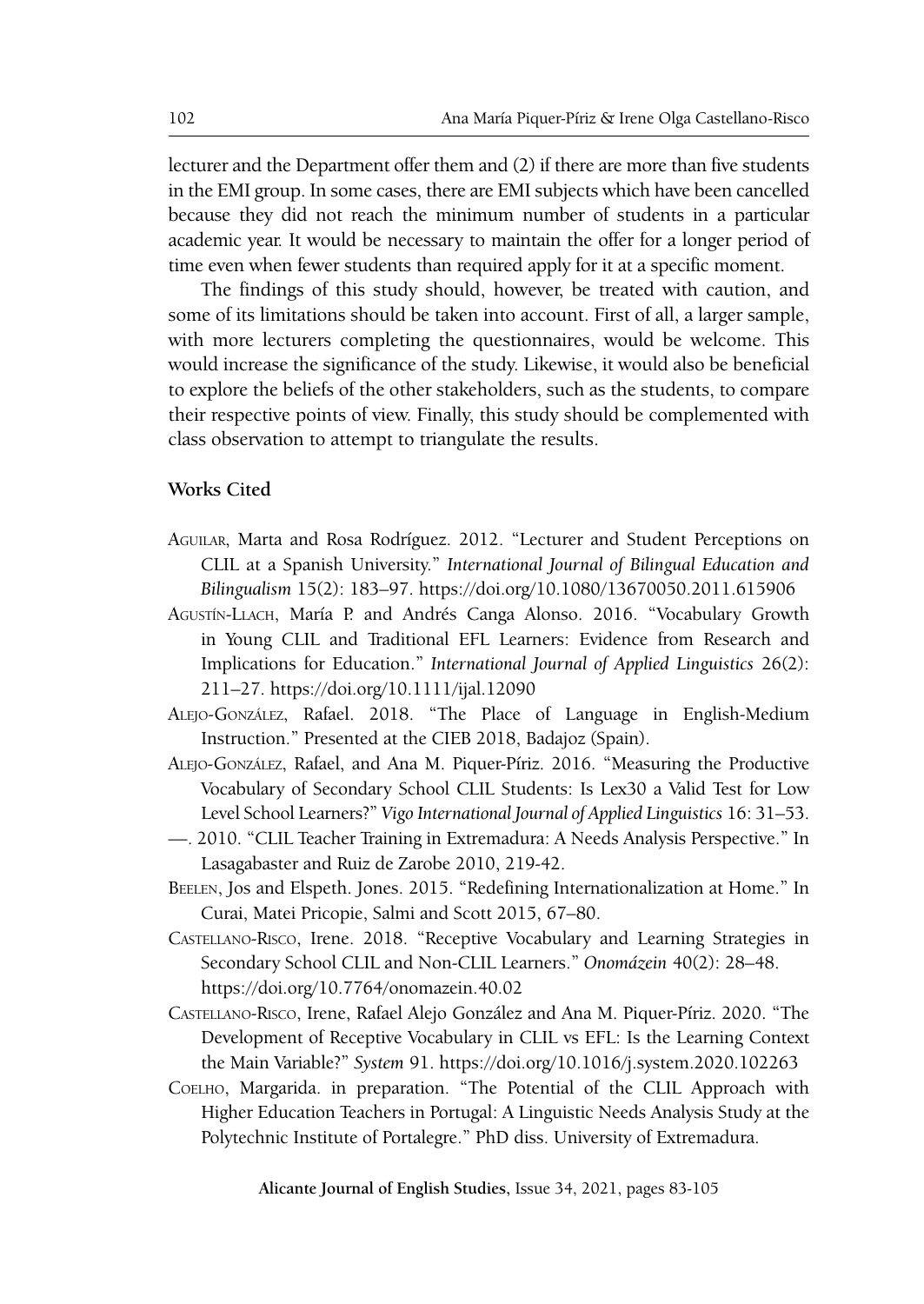- Coyle, Do, Philip Hood and David Marsh. 2010. *CLIL: Content and Language Integrated Learning*. Cambridge: Cambridge UP.
- Curai, Adrian, Liviu Matei, Remus Pricopie, Jamil Salmi and Peter Scott. 2015. *The European Higher Education Area: Between Critical Reflections and Future Policies.*  Doedrecht: Springer.<https://doi.org/10.1007/978-3-319-20877-0>
- Dafouz, Emma. 2018. "English-Medium Instruction and Teacher Education Programmes in Higher Education: Ideological Forces and Imagined Identities at Work." *International Journal of Bilingual Education and Bilingualism* 21(5): 540– 52.<https://doi.org/10.1080/13670050.2018.1487926>
- Dafouz, Emma, and Ute Smit. 2020. *ROAD-MAPPING English Medium Education in the Internationalised University*. Springer. https://doi.org/10.1080/13670050.2018.1487926
- —. 2016. "Towards a Dynamic Conceptual Framework for English-medium Education in Multilingual University Settings.". *Applied Linguistics* 37(3): 397–415. https://doi.org/10.1093/applin/amu034
- Escobar Urmeneta, Cristina and Laura Arnau Sabatés, eds. 2018. Los retos de la internacionalización de los grados universitarios en el contexto del Espacio Europeo de Educación Superior. Madrid: Síntesis
- Eurydice. 2006. *Content and Language Integrated Learning (CLIL) at School in Europe*. Brussels: Eurydice.
- Fortanet, Inmaculada. 2013. *Multilingualism in Higher Education: Towards a Multilingual Language Policy*. Bristol: Multilingual Matters.
- Knight, Jane. 2005. "Internationalization of Higher Education New Directions, New Challenges." International Association of Universities. Retrieved from: https://204.19.231.190/ark:/48223/pf0000159834?posInSet=7&queryId=3f 2fa233-444b-4e87-a5c4-0277499c4be4
- Lasagabaster, David and Yolanda Ruiz de Zarobe. 2010. *CLIL in Spain: Implementation, Results and Teacher Training*, Cambridge: Cambridge Scholars Publishing.
- Macaro, Ernesto. 2018. *English Medium Instruction.* Oxford: Oxford UP.
- Macaro, Ernesto, Antonio Jiménez-Muñoz and David Lasagabaster. 2019. "The Importance of Certification of English Medium Instruction Teachers in Higher Education in Spain." *Porta Linguarum* 32: 103–18.
- Mehisto, Peeter, David Marsh, and Maria Jesús Frigols. 2008. *Uncovering CLIL: Content and Language Integrated Learning in Bilingual and Multilingual Education*. Oxford: Macmillan Education.
- Morgado, Margarida and Margarida Coelho. 2013. "CLIL vs ENGLISH as the Medium of Instruction: The Portuguese Polytechnic Higher Education Context." *Egitania Sciencia* 7: 123–45.
- Morgado, Margarida Margarida Coelho, Maria del Carmen Arau Ribeiro, Alexandra Alburquerque, Manuel Moreira da Sílva, Graça Chorão, Suzana Cunha, Ana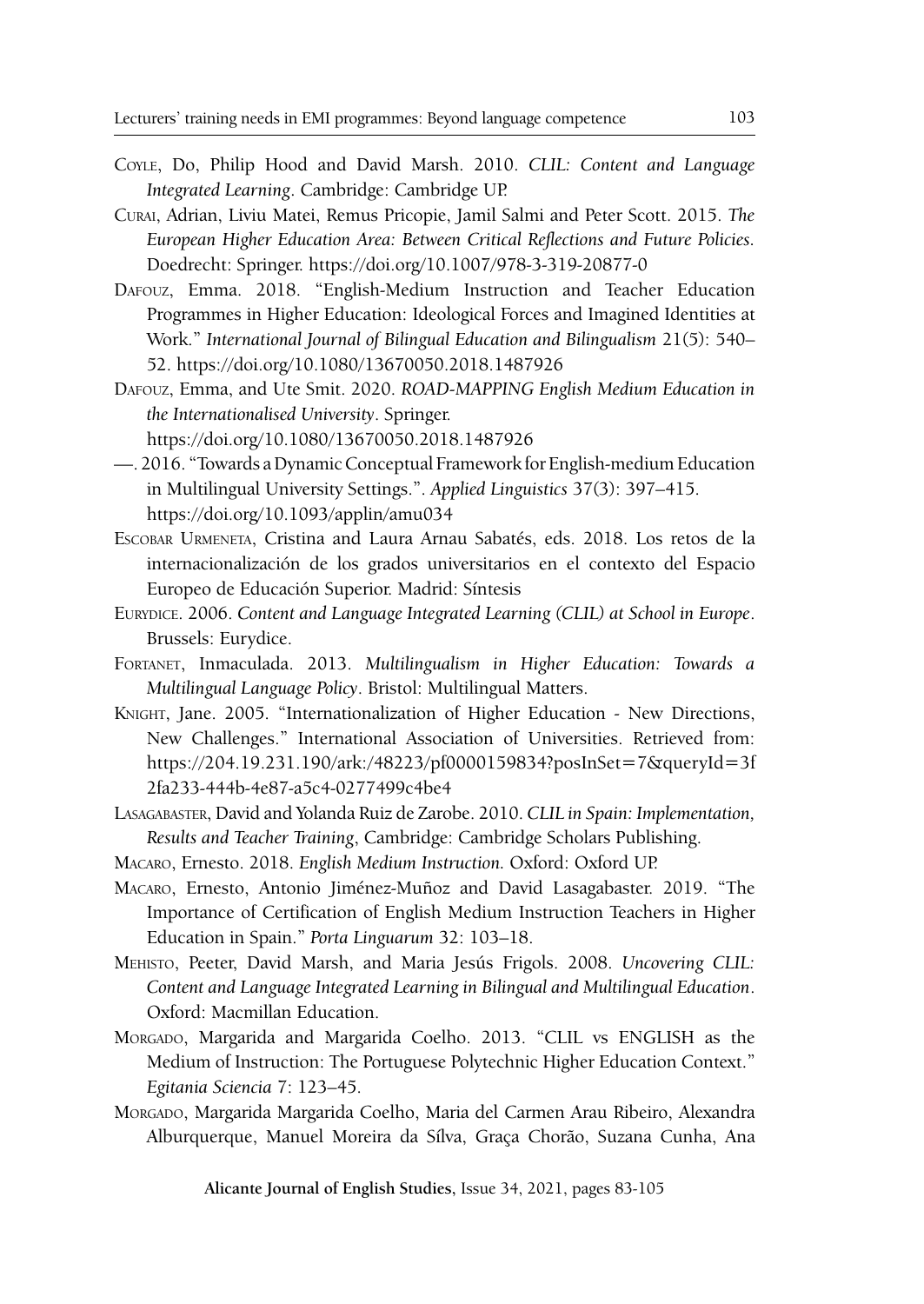Gonçalves, Ana Isabel Carvalho, Mónica Régio, Sónia Faria and Isabel Chumbo. 2015. CLIL: *Training guide. Creating a CLIL learning community in Higher Education*. Santo Tirso (Portugal): De Facto Editores. Retrieved from; https:// www.researchgate.net/publication/293654568\_ReCLespt\_CLIL\_Training\_ Guide Creating a CLIL Learning Community in Higher Education

- Morell, Teresa. 2020. "EMI teacher training with a multimodal and interactive approach: A new horizon for LSP specialists." *Language Value* 12 (1): 56-87. https://doi.org/10.6035/LanguageV.2020.12.4
- Morgado, Margarida, Luis García, Mónica Régio, Cristina Pereira, Carlos Sampaio, Monika Hřebačková, Jana Zverinova, Martin Stefl, Hana Pavelková, Réka Asztalos, Krisztina Babos, Éva Huj, András Kovács, Ágnes Loch, László Osváth, Ágnes Pál, Éva Schultz, Lászlo Varga, Rafael Alejo-González, Rosa Simancas Rodríguez, Ana María Piquer-Píriz, Irene Castellano-Risco, Manuel Lucero, Mauro Jorge Guerreiro Figueiredo, Cátia Martins, Rosana Durão and José Rodrigues. *Interdisciplinary learning and teaching. Digital collaborative methodological guidelines*. INCOLLAB (Erasmus+ Strategic Partnership Project (KA2). Project number: 2019-1-CZ01-KA203-061163.
- O'Dowd, Robert. 2018. "The Training and Accreditation of Teachers for English Medium Instruction: An Overview of Practice in European Universities." *International Journal of Bilingual Education and Bilingualism* 21 (5): 553–63. https://doi.org/10.1080/13670050.2018.1491945
- Pecorari, Diane and Hans Malmström. 2018. "At the Crossroads of TESOL and English Medium Instruction." *TESOL Quarterly* 52, no. 3: 497–515. https://doi. org/10.1002/tesq.470
- Pérez-Cañado, María Luisa. 2020. "Addressing the research gap in teacher training for EMI: An evidence-based teacher education proposal in monolingual contexts." *Journal of English for Academic Purposes* 48: 100927. https://doi.org/10.1016/j. jeap.2020.100927
- —. 2018. "Innovations and Challenges in CLIL Teacher Training." *Theory Into Practice* 57 (3): 1–10. <https://doi.org/10.1080/00405841.2018.1492238>
- —. 2012. "CLIL Research in Europe: Past, Present and Future." *International Journal of Bilingual Education and Multilingualism* 15 (3): 315–41. https://doi.org/10.10 80/13670050.2011.630064
- Pladevall-Ballester, Elisabet and Anna Vallbona. 2016. "CLIL in Minimal Input Contexts: A Longitudinal Study of Primary School Learners' Receptive Skills." *System* 58: 37–48. <https://doi.org/10.1016/j.system.2016.02.009>
- RUIZ DE ZAROBE, Yolanda and Roy Lyster. 2018. "Content and Language Integration in Higher Education: Instructional Practices and Teacher Development." *International Journal of Bilingual Education and Bilingualism* 21 (5): 523–26. https://doi.org/10.1080/13670050.2018.1491950